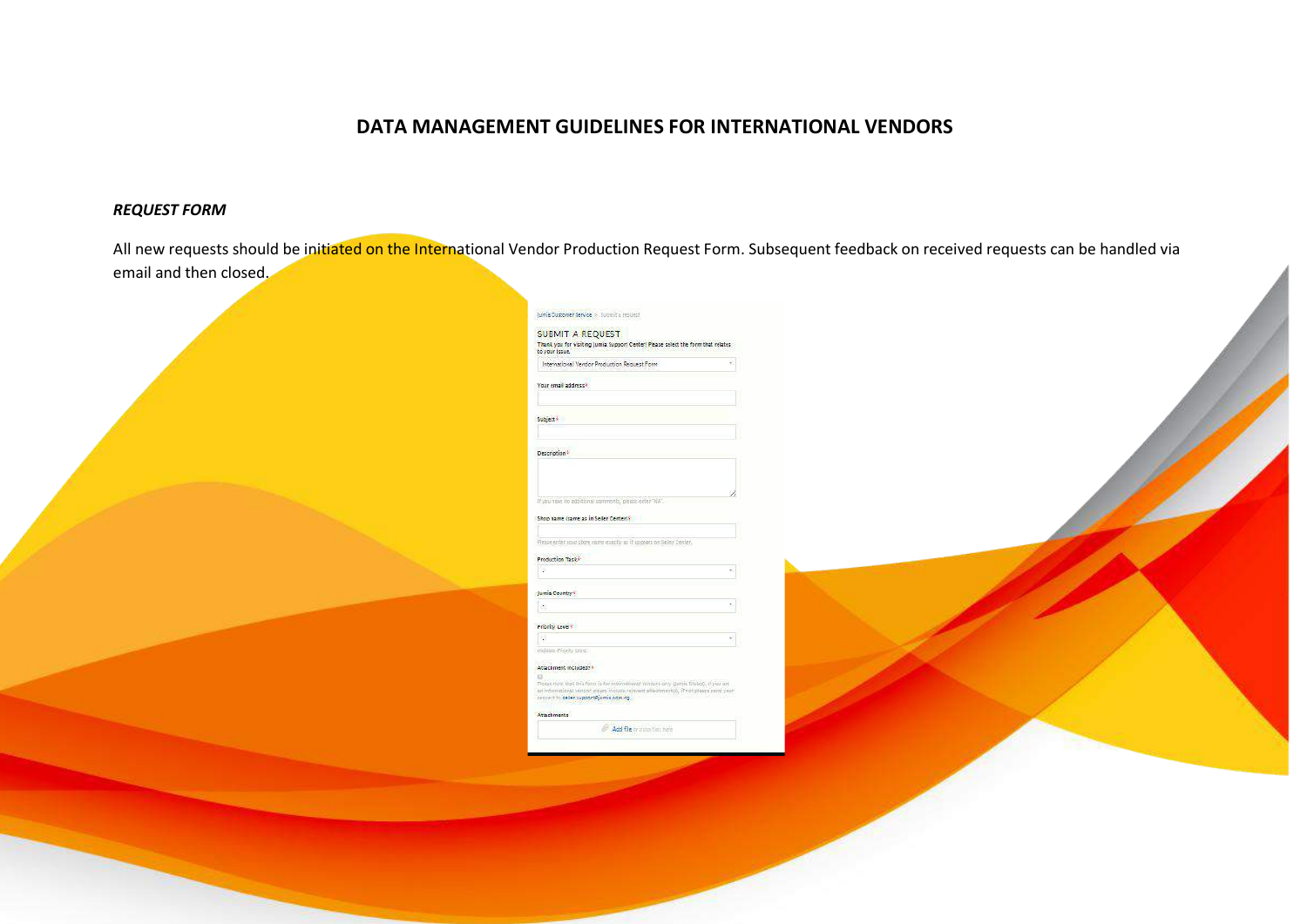## Click here to visit form

#### **SERVICE LEVEL AGREEMENT**

Please find below delivery timeline for each request made to the teams.

| <b>Production Task</b>                                 | <b>SLA</b> |
|--------------------------------------------------------|------------|
| <b>Brand Creation</b>                                  | 24hours    |
| <b>Category Creation</b>                               | 24hours    |
| Campaign Re-categorization                             | 24hours    |
| Product Attribute Creation (Sizes, Variation, Filters) | 24hours    |
| PC1% Commission Update                                 | 24hours    |
| <b>Blacklisted Keywords</b>                            | 24hours    |
| Exemption                                              | 24hours    |
| <b>Product Grouping Requests</b>                       | 24hours    |
| <b>Brand Permission</b>                                | 24hours    |
| QC FastTrack**                                         | 48 hours   |
| Others**                                               | 48 hours   |

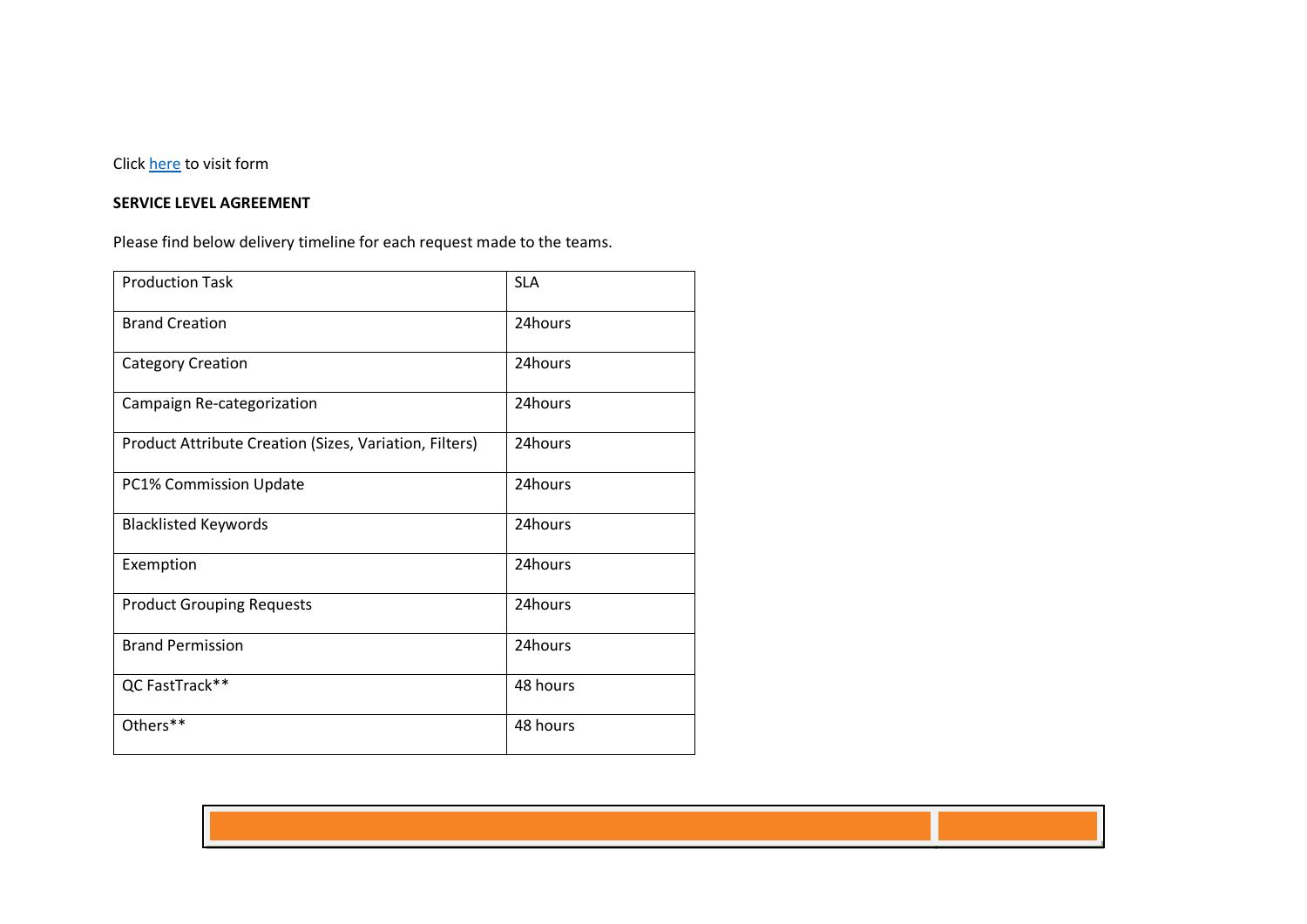\*\* QC FastTrack and other requests with extremely high number of SKUs may take longer than the stipulated 48 hours.

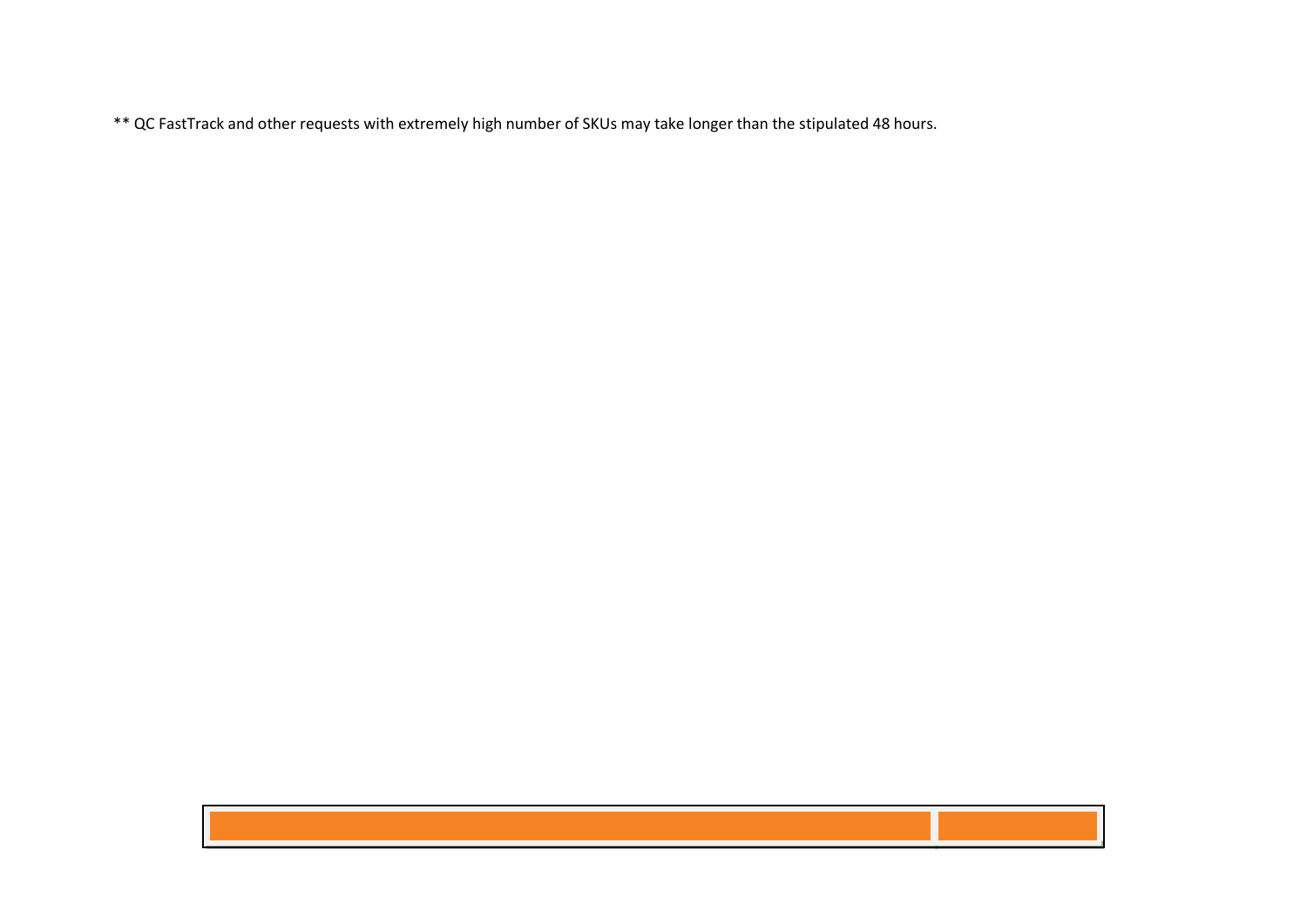## **MASS PRODUCT CREATION via .csv OR .xslx**

Working on the Mass Product Creation Template is quite easy. As you can see, all the information that is on the template is the same information that Seller Center requests from you when creating products manually product by product. The template when downloaded is on excel (.xslx) and you can add as many products/sizes as you want but keep in mind that the upload template should only have not more than 3000 products for better processing on Seller Center.

|                | A                                                                                                       | B                            | $\mathbf{C}$                                          | D              | E.                                 | F | $\Box$<br>G                                          |
|----------------|---------------------------------------------------------------------------------------------------------|------------------------------|-------------------------------------------------------|----------------|------------------------------------|---|------------------------------------------------------|
|                | <b>Example for Attribute-Set: Apparel and Accessories</b>                                               |                              |                                                       |                |                                    |   |                                                      |
|                | 2 Main                                                                                                  |                              |                                                       |                |                                    |   |                                                      |
|                | 3 Name                                                                                                  | <b>PrimaryCategory Brand</b> |                                                       |                | <b>BrowseNode Categories Model</b> |   | Color                                                |
| 4              | Nikon Wide Angle Camera 10 MP black, Stetson Strawhat beige Cowboy-style                                |                              | 1 Apple, Chanel, Random House 5, 94, 1075 5, 94, 1075 |                |                                    |   | iPhone 4S Samsung TV 4T royal blue, mint green, Peac |
| 5              |                                                                                                         |                              |                                                       |                |                                    |   |                                                      |
| 6 <sup>1</sup> |                                                                                                         |                              |                                                       |                |                                    |   |                                                      |
| $\overline{7}$ |                                                                                                         |                              |                                                       |                |                                    |   |                                                      |
|                |                                                                                                         |                              |                                                       |                |                                    |   |                                                      |
|                |                                                                                                         |                              |                                                       |                |                                    |   |                                                      |
|                |                                                                                                         |                              |                                                       |                |                                    |   |                                                      |
|                |                                                                                                         |                              |                                                       |                |                                    |   |                                                      |
|                |                                                                                                         |                              |                                                       |                |                                    |   |                                                      |
|                |                                                                                                         |                              |                                                       |                |                                    |   |                                                      |
|                |                                                                                                         |                              |                                                       |                |                                    |   |                                                      |
|                |                                                                                                         |                              |                                                       |                |                                    |   |                                                      |
|                |                                                                                                         |                              |                                                       |                |                                    |   |                                                      |
|                |                                                                                                         |                              |                                                       |                |                                    |   |                                                      |
|                |                                                                                                         |                              |                                                       |                |                                    |   |                                                      |
|                |                                                                                                         |                              |                                                       |                |                                    |   |                                                      |
|                |                                                                                                         |                              |                                                       |                |                                    |   |                                                      |
|                |                                                                                                         |                              |                                                       |                |                                    |   |                                                      |
|                |                                                                                                         |                              |                                                       |                |                                    |   |                                                      |
|                |                                                                                                         |                              |                                                       |                |                                    |   |                                                      |
|                | Upload template Valid Values / 2<br>Introduction<br>Data Terminology<br>$M \leftarrow \mathbb{R}$ , $M$ |                              | $\overline{\mathbb{R}}$ 4                             | $\mathbf{III}$ |                                    |   | ÞП.                                                  |
| Ready          |                                                                                                         |                              |                                                       |                |                                    |   | 田回凹 100% ←<br>$\bigoplus$                            |

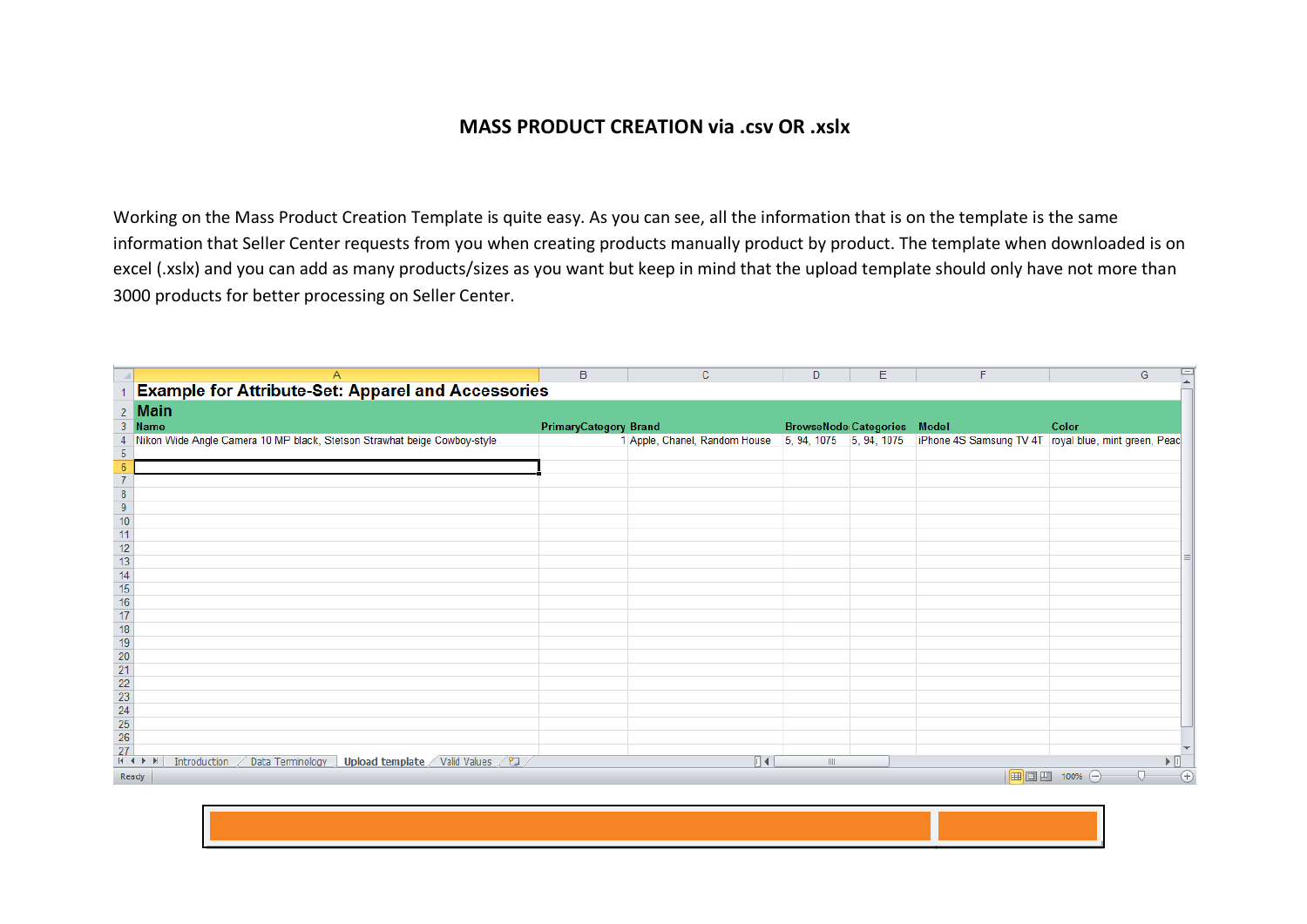**Tabs 1 & 2** have information about the use of the template. **Tabs 3 & 4** are the sheets absolutely required. On the **Tab 3** you can find all information necessary for creating your product. On **Tab 4** you can find all the valid values of the template.

#### **WHAT IS A VALID VALUE?**

On some columns on the template you can only input information already approved, active and visible on the system like Brand Names, Variation, Filter colors etc.

These are important to Product Creation, especially on Brands and Size Variation.



Please fill up every column with the same structure and indication as if you were filling up on Seller Center.

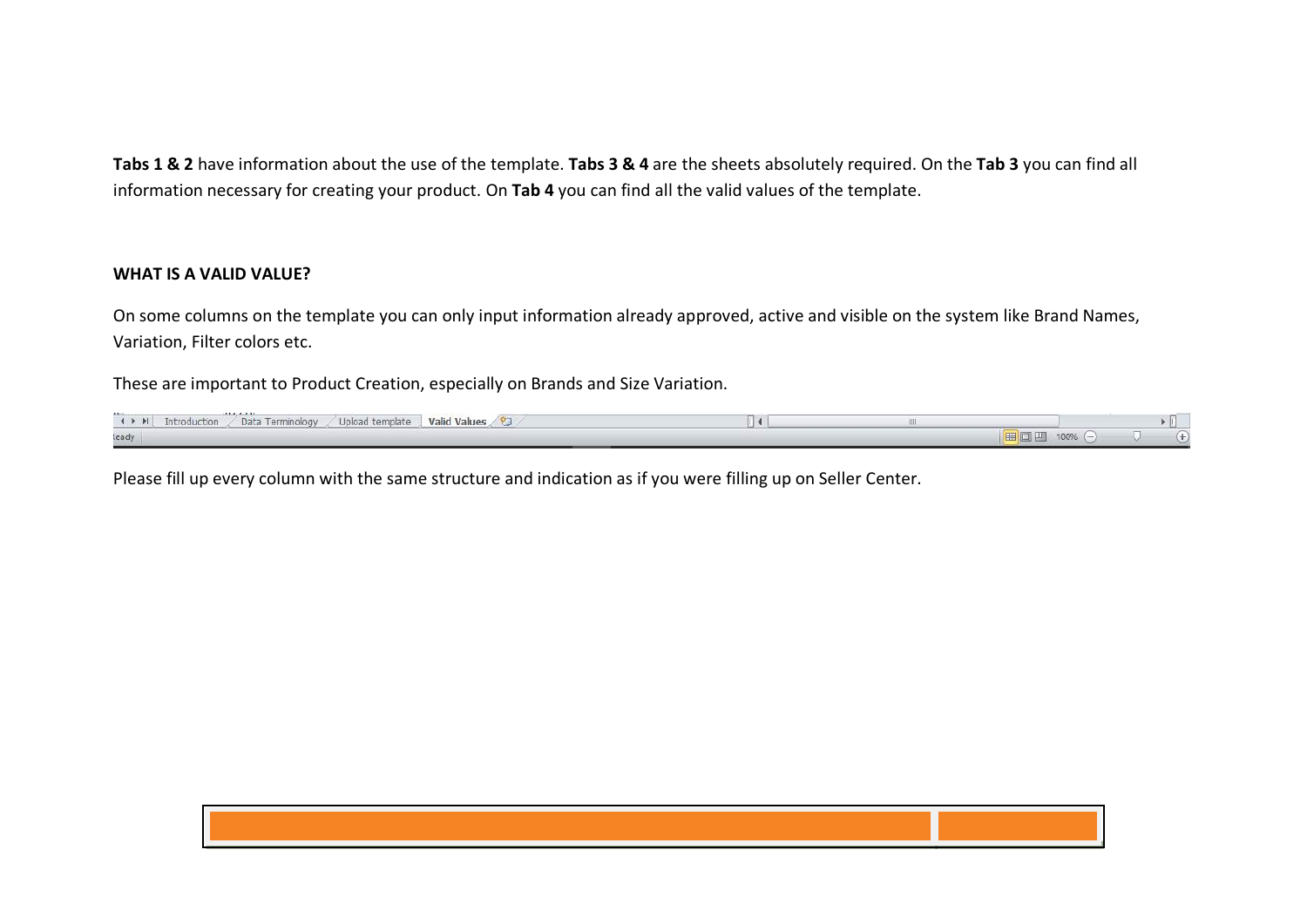#### **MAIN INFORMATION ON THE TEMPLATE**

N.B Information required is subject to category selected.

|                                                           |                     |  |                                   |  |  |  |       |                        |  |                                                                   | M. |
|-----------------------------------------------------------|---------------------|--|-----------------------------------|--|--|--|-------|------------------------|--|-------------------------------------------------------------------|----|
| <b>Example for Attribute-Set: Apparel and Accessories</b> |                     |  |                                   |  |  |  |       |                        |  |                                                                   |    |
| Main                                                      |                     |  |                                   |  |  |  |       | <b>Price &amp; Tax</b> |  | <b>Variation</b>                                                  |    |
| <b>Name</b>                                               | PrimaryCatego Brand |  | <b>BrowseNor Categories Model</b> |  |  |  | Color |                        |  | <b>SalePrice Price SaleStartDat SaleEndDa SellerSkt ProductId</b> |    |

**Product Name\***: Typically Product Name PLUS Brand PLUS Model PLUS Colour.

**Brand\*:** Remember that if a brand is not on Seller Center you won't be able to select the brand. On **Tab 4** "Valid Values", on the "B Column", you will find all brands created/active/visible in Seller Center, please look for your brand there. If the brand is not created, please fill this Brand Request Form.

**Product Description\***: Has to be written in plain text or in .html codes. You can access .html code simply by clicking on the icon on the extreme left after inputting your product description;



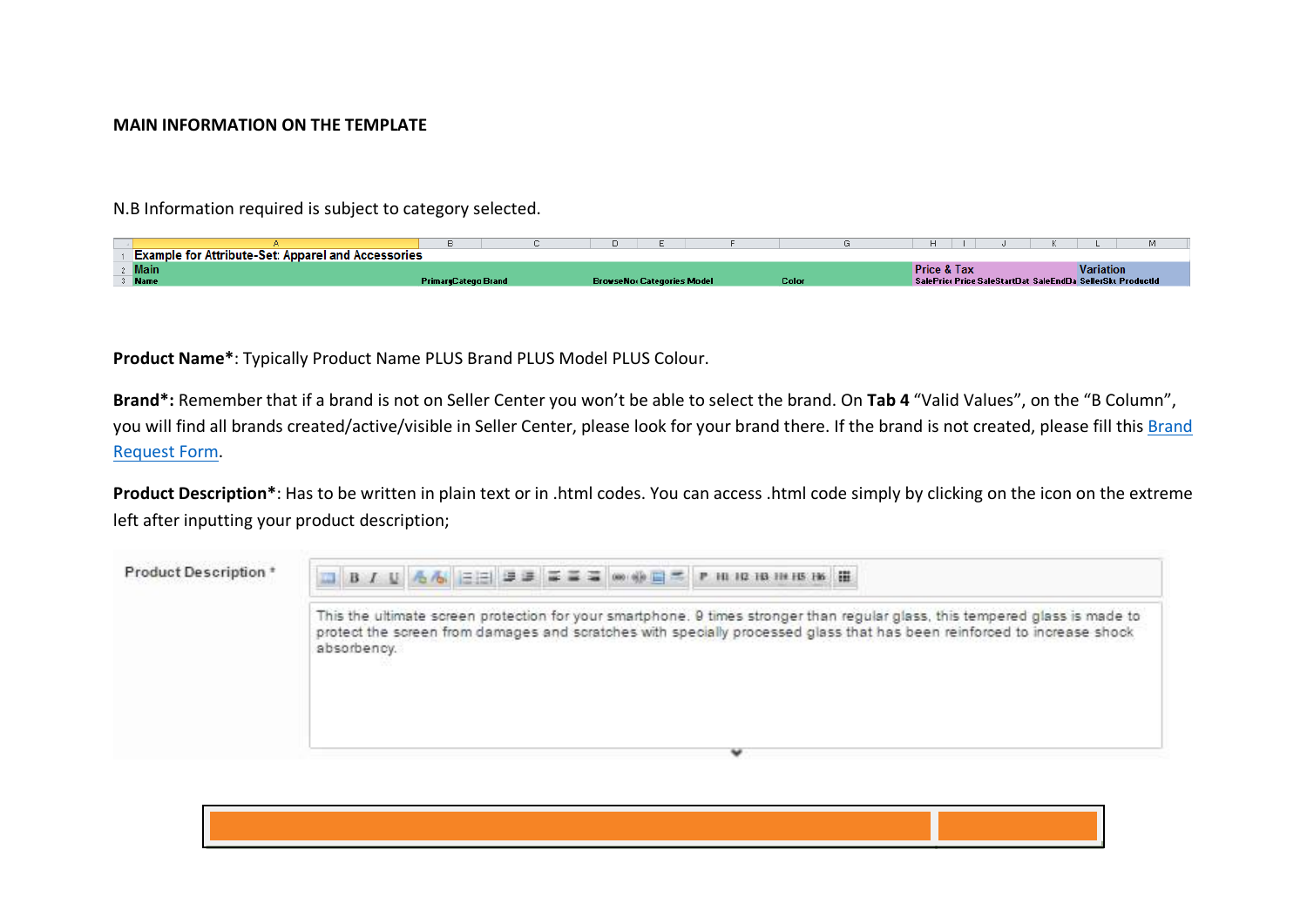| <b>Product Description *</b> |                                                                                                                                                                                                                                                                        |  |
|------------------------------|------------------------------------------------------------------------------------------------------------------------------------------------------------------------------------------------------------------------------------------------------------------------|--|
|                              | This the ultimate screen protection for your smartphone. 9 times stronger than regular glass, this tempered glass is made to<br>protect the screen from damages and scratches with specially processed glass that has been reinforced to increase shock<br>absorbency. |  |

**Short Description\***: Must be written bullet so you need to write them down with .html Code. You can access .html code simply by clicking on the icon on the extreme left after inputting your product description;

| Highlights <sup>*</sup> | BIBID & C EE FIII SI FIII OO FI FIII DO DINISIN H                                                            |  |  |  |  |  |
|-------------------------|--------------------------------------------------------------------------------------------------------------|--|--|--|--|--|
|                         | · Easy to use (stick on)<br>· Protects dusts and scratches on your screen<br>Durable<br>۰.                   |  |  |  |  |  |
|                         | v                                                                                                            |  |  |  |  |  |
|                         |                                                                                                              |  |  |  |  |  |
| <b>Highlights *</b>     |                                                                                                              |  |  |  |  |  |
|                         | <ul><li>Easy to use (stick on)</li><li>Protects dusts and scratches on your screen</li><li>Durable</li></ul> |  |  |  |  |  |
|                         |                                                                                                              |  |  |  |  |  |

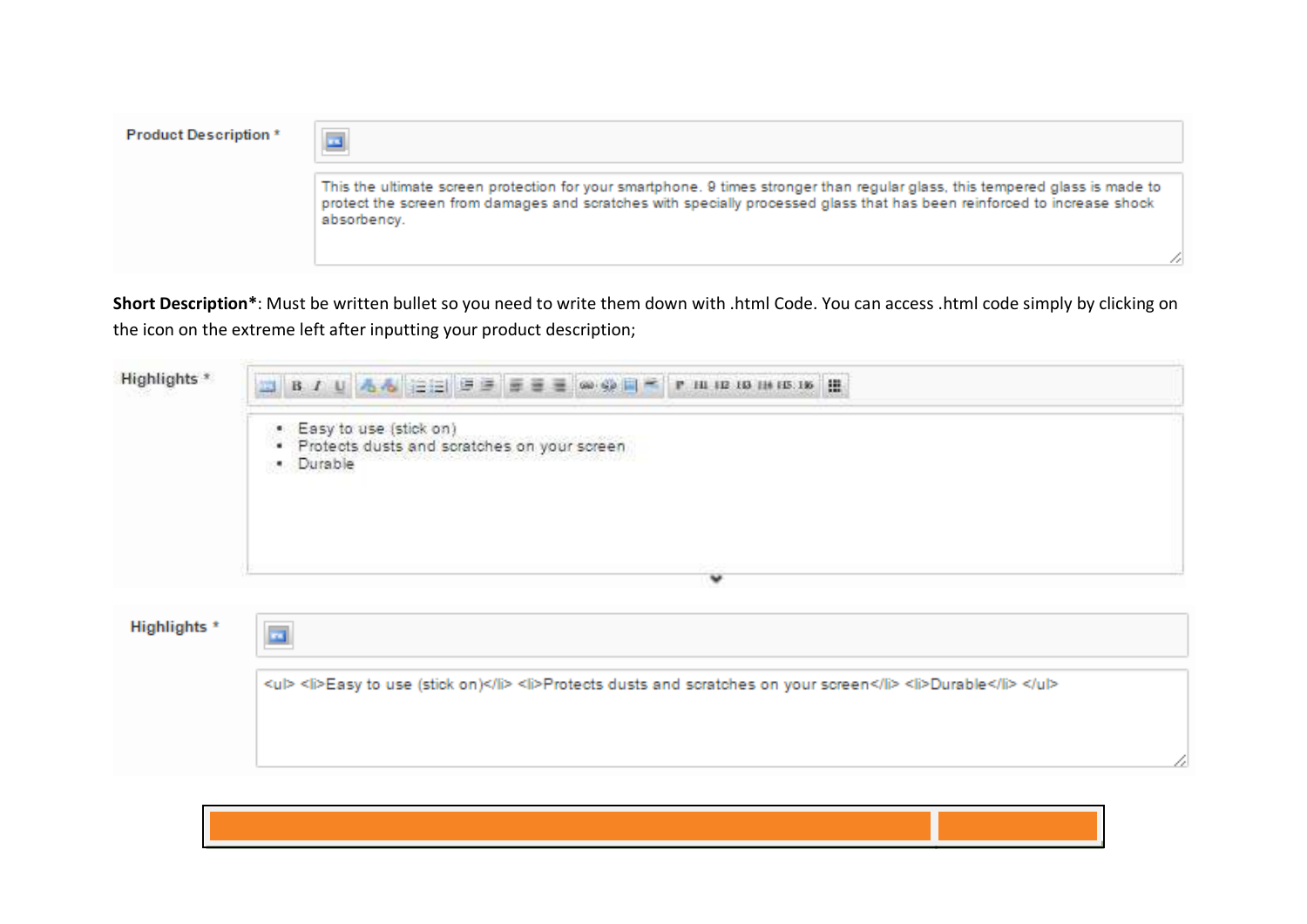#### **CATEGORIZATION**

**Primary Category**\* is mandatory.

All the same rules to choosing categories on Seller Center apply here. Please remember the following points;

- The main category is formed by the first two levels of categories and all the subcategories are formed by the following levels.
- Once a Main Category has been chosen as a sub-category, it is not possible to choose another Main Category.
- After choosing a Main Category all sub-categories need to belong to that category, you cannot choose subcategories from another Main Category.

Go to the Tab 4 "Valid Values" and on the Column D you will find all the main categories and subcategories for that template. Remember Seller Center templates are by category, so you would not find a sports category on electronics template

Look for the category of your product by selecting the category desired from the drop down or copy the cell and then paste it on the template. Choose the same way the subcategories. Remember you can choose up to 3 sub-categories.

**N.B** When you are done inputting the data on the sheet, copy & paste values on a new sheet. Under Primary Category & Additional Categories,

Delete the alphabetical representation of the category & leave only the numerical representation ie "- Groceries /…"

## 2842 **- Groceries / Laundry & Homecare / Laundry / Powders** ß You are deleting ONLY the characters in **BOLD**

| <b>Name</b>           | <b>PrimaryCategory</b>                                                                                             | <b>Brand</b> |
|-----------------------|--------------------------------------------------------------------------------------------------------------------|--------------|
| Ultra Normal - 8 Pads | 422 - Health & Beauty / Health Care / Feminine Hygiene                                                             | $I -$ ways   |
|                       | 422 - Health & Beauty / Health Care / Feminine Hygiene                                                             |              |
|                       | 421 - Health & Beauty / Health Care / Oral Care<br>1819 - Health & Beauty / Intimate / Fertility & Sexual Wellness |              |
|                       | 1818 - Health & Beauty / Intimate / Personal Care                                                                  |              |
|                       | 858 - Health & Beauty / Men's Grooming / Fragrances                                                                |              |
|                       | 855 - Health & Beauty / Men's Grooming / Gift Sets                                                                 |              |
|                       | 854 - Health & Beauty / Men's Grooming / Cleansers<br>852 - Health & Beauty / Men's Grooming / Facial Treatment    |              |

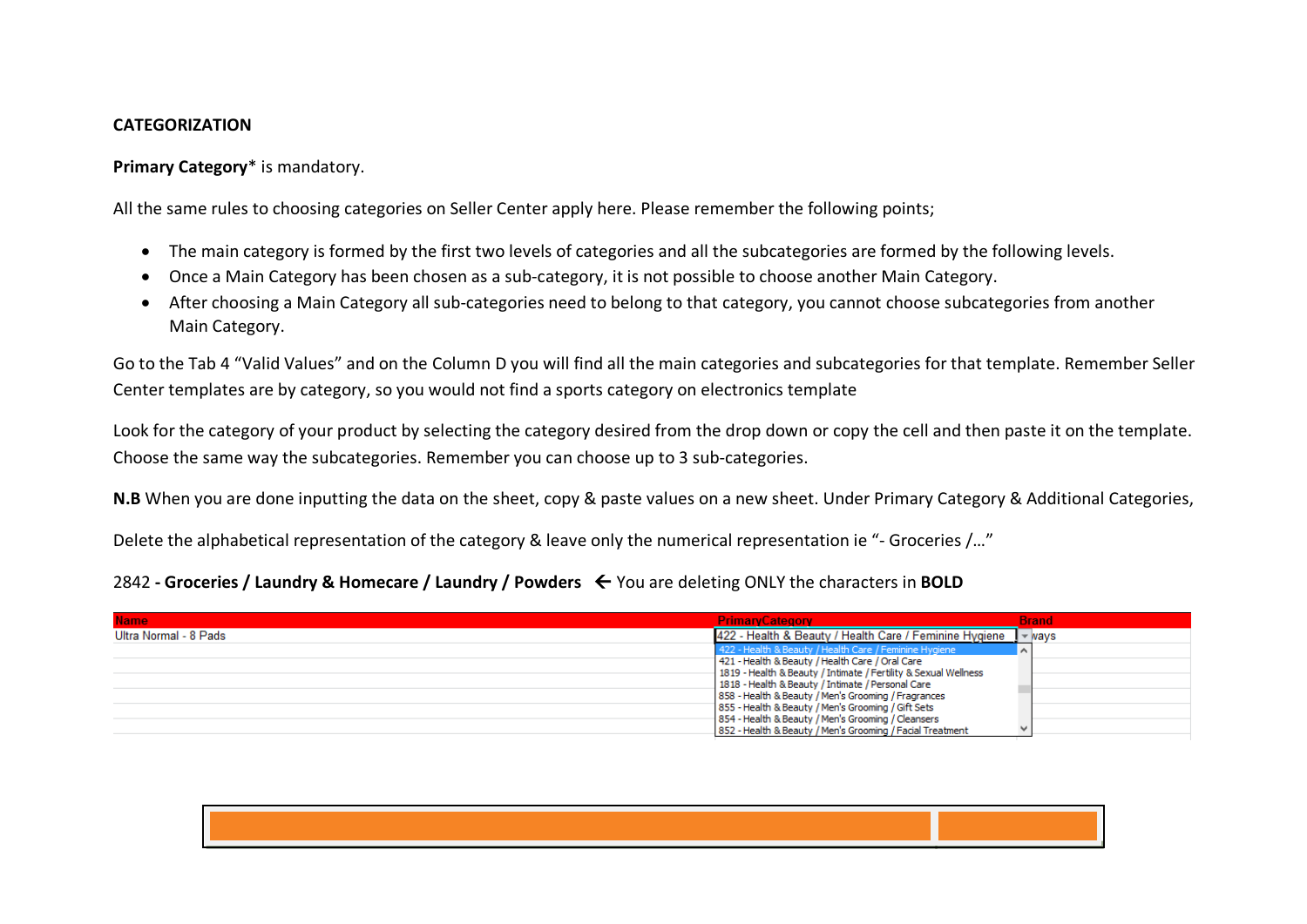| PrimaryCategory                                                             |
|-----------------------------------------------------------------------------|
| 1739 - Health & Beauty / Contact Lenses                                     |
| 1654 - Health & Beauty / Manicure & Pedicure                                |
| 2685 - Health & Beauty / Sports                                             |
| 414 - Health & Beauty / Cosmetics                                           |
| 832 - Health & Beauty / Old Beauty                                          |
| 831 - Health & Beauty / Kid's Beauty                                        |
| 3476 - Health & Beauty / Natural Products                                   |
| 4963 - Health & Beauty / Natural Hair Shop                                  |
| 5832 - Health & Beauty / ZPC Health                                         |
| 1762 - Health & Beauty / Fragrances / For Men                               |
| 1763 - Health & Beauty / Fragrances / For Women                             |
| 2033 - Health & Beauty / Fragrances / Celebrity Fragrances                  |
| 1764 - Health & Beauty / Fragrances / Unisex                                |
| 1454 - Health & Beauty / Make-up / Eyes                                     |
| 1455 - Health & Beauty / Make-up / Lips                                     |
| 1456 - Health & Beauty / Make-up / Cheeks                                   |
| 1457 - Health & Beauty / Make-up / Face                                     |
| 2268 - Health & Beauty / Make-up / Make-up School                           |
| 424 - Health & Beauty / Make-up / Tools                                     |
| 1461 - Health & Beauty / Skin Care / For Men                                |
| 1655 - Health & Beauty / Hand, Feet & Nail Care / Nail Polish & Accessories |
| 3393 - Health & Beauty / Health Care / Drugstore                            |
| 1829 - Health & Beauty / Health Care / Fitness & Medical Equipment          |
| 1815 - Health & Beauty / Health Care / Spa & Beauty Services                |
| 1809 - Health & Beauty / Health Care / Dietary Supplement                   |
| 422 - Health & Beauty / Health Care / Feminine Hygiene                      |
| Data Terminology / Upload Template<br>Valid Values<br>℃                     |

| <b>Irand</b>              | <b>AdditionalCategory1</b>                                                                                                                                                                                                                                                                                     | <b>AdditionalCategory2</b>                                                                                                                                                                                               | <b>AdditionalCategory3</b> |
|---------------------------|----------------------------------------------------------------------------------------------------------------------------------------------------------------------------------------------------------------------------------------------------------------------------------------------------------------|--------------------------------------------------------------------------------------------------------------------------------------------------------------------------------------------------------------------------|----------------------------|
| <b><i><u>Ways</u></i></b> | 861 - Health & Beauty / Men's Grooming / Sunblock / Body Protection<br>Collective Season, Men's Grooming (Sunblock Materials and Season)<br>1969 – Health & Beauty/Men's Grooming (Sunblock Mater Resistant<br>1969 – Health & Beauty/Men's Grooming (Hair Care / Shampoo<br>1967 – Health & Beauty/Men's Groo | 861 - Health & Beauty / Men's Grooming / Sunblock / Body Protection ] v 0 - Health & Beauty / Men's Grooming / Sunblock / Water Resistant   869 - Health & Beauty / Men's Grooming / Hair Care / Shampoo<br>$\checkmark$ |                            |
|                           |                                                                                                                                                                                                                                                                                                                |                                                                                                                                                                                                                          |                            |
|                           |                                                                                                                                                                                                                                                                                                                |                                                                                                                                                                                                                          |                            |
|                           | Data Terminology<br>Upload Template Valid Values 2                                                                                                                                                                                                                                                             | $\Box$ 4 $\Box$                                                                                                                                                                                                          |                            |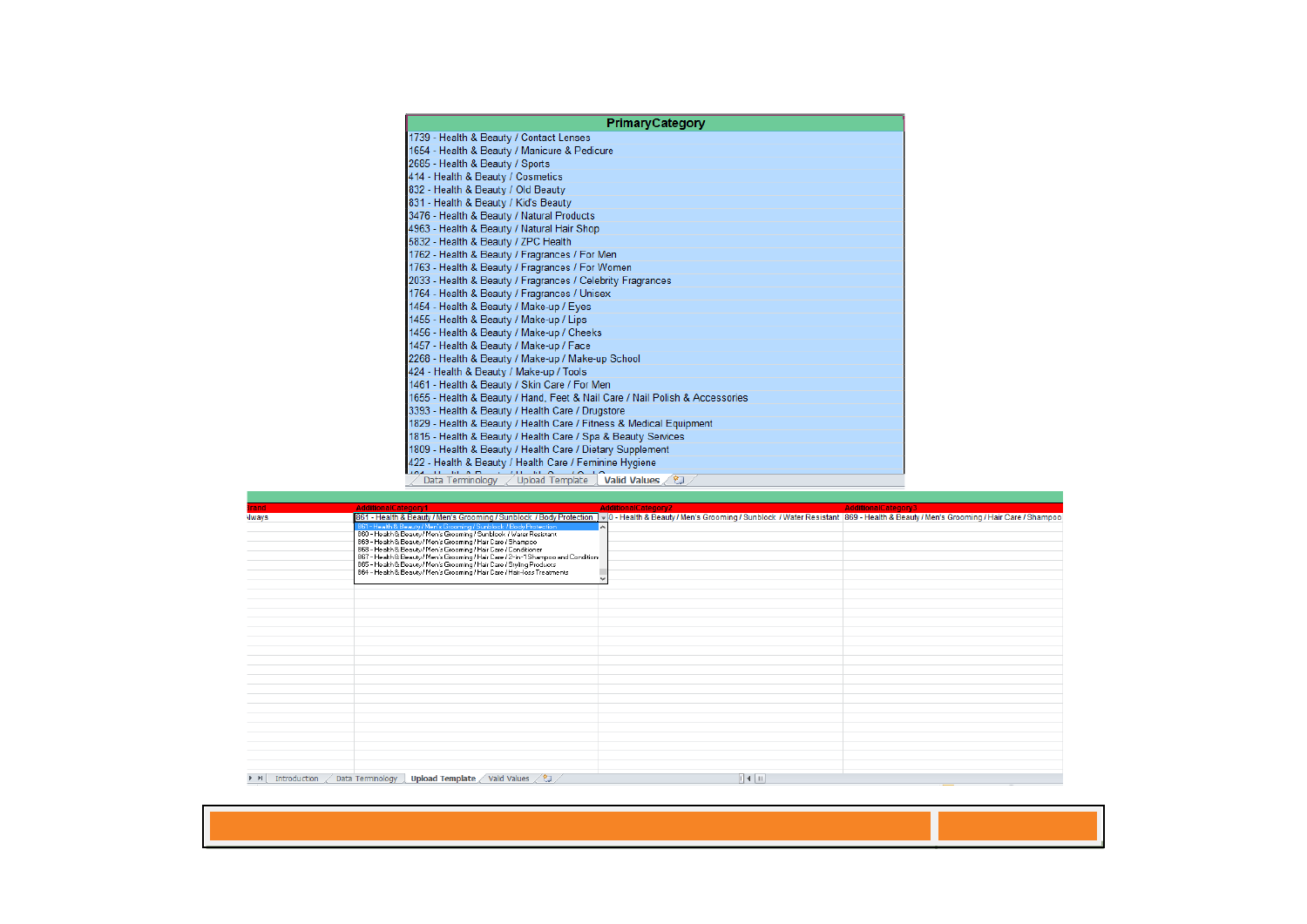#### **PRODUCT PRICING**

| <b>Price &amp; Tax</b> |                                 |                                                     |  |  |  |  |  |  |
|------------------------|---------------------------------|-----------------------------------------------------|--|--|--|--|--|--|
|                        | SalePrice Price SaleStartDate   | <b>SaleEndDate</b>                                  |  |  |  |  |  |  |
|                        | 25000 30000 2016-10-29 00:00:00 | $2017-10-290000000$                                 |  |  |  |  |  |  |
|                        | 25000 30000 2016-10-29 00:00:00 | 2017-10-29 00:00:00                                 |  |  |  |  |  |  |
|                        | 25000 30000 2016-10-29 00:00:00 | 2017-10-29 00:00:00                                 |  |  |  |  |  |  |
|                        |                                 | 25000 30000 2016-10-29 00:00:00 2017-10-29 00:00:00 |  |  |  |  |  |  |
|                        |                                 | 25000 30000 2016-10-29 00:00:00 2017-10-29 00:00:00 |  |  |  |  |  |  |
|                        |                                 | 25000 30000 2016-10-29 00:00:00 2017-10-29 00:00:00 |  |  |  |  |  |  |
|                        | 25000 30000 2016-10-29 00:00:00 | 2017-10-29 00:00:00                                 |  |  |  |  |  |  |
|                        | 25000 30000 2016-10-29 00:00:00 | 2017-10-29 00:00:00                                 |  |  |  |  |  |  |
|                        | 25000 30000 2016-10-29 00:00:00 | 2017-10-29 00:00:00                                 |  |  |  |  |  |  |
|                        |                                 | 25000 30000 2016-10-29 00:00:00 2017-10-29 00:00:00 |  |  |  |  |  |  |

They are the same format as on Seller Center:

- **Price**\*: Normal Price.
- **Sale Price**: Price With Discount
- **Sale Date**: Start Date and End Date of the discount, it MUST be in an yyyy-mm-dd hr:min:sec format.

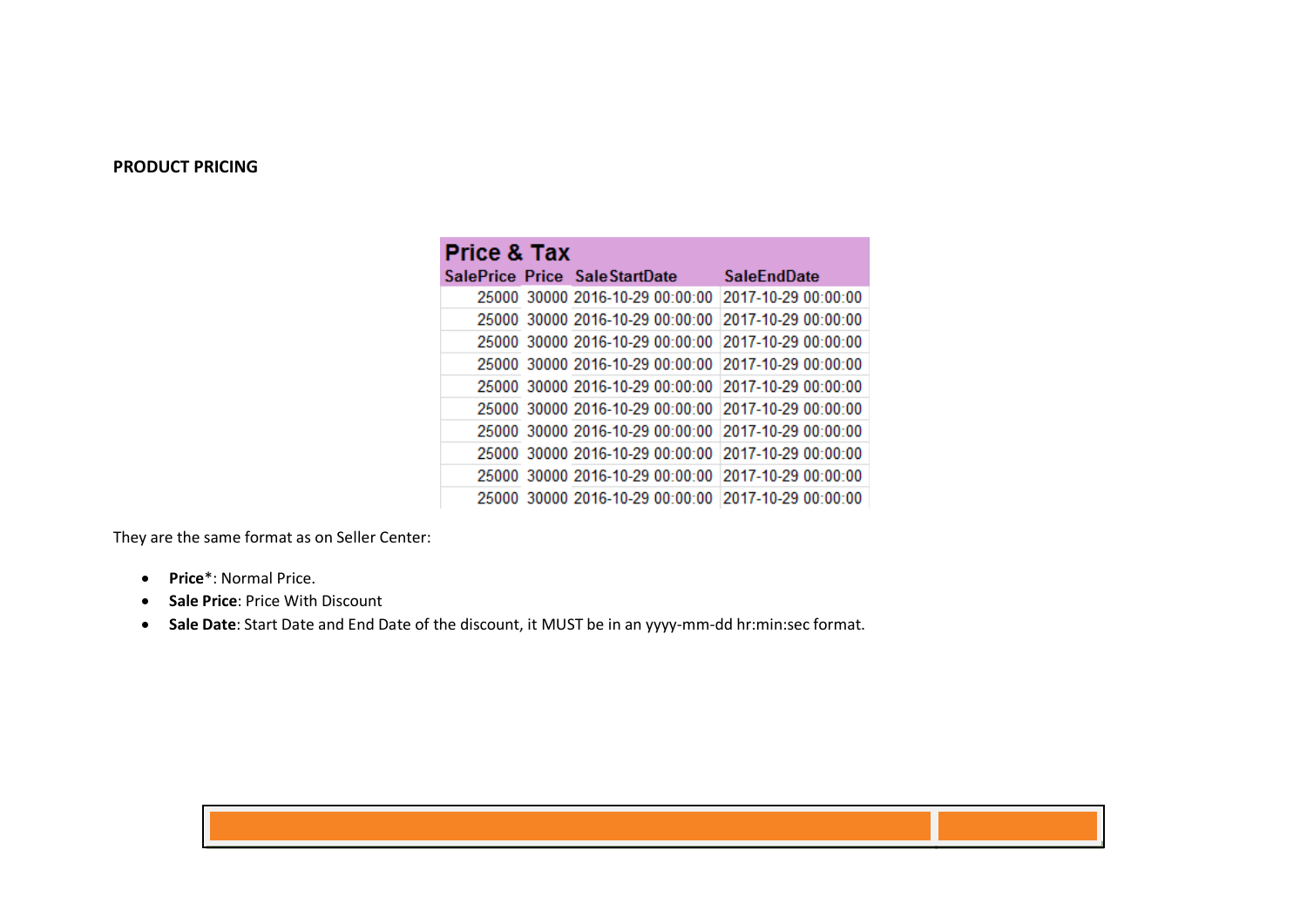#### **VARIATION**

- **Seller SKU**\*: For your own reference, please remember all restrictions on SKUs: One Seller Sku per product
- **Parent SKU**: Ideally only used in clothes and in shoes. Parent SKU links a group of SKUs with the same model but different sizes. The parent SKU can only link different sizes not different colors. **The smallest size Seller SKU is the parent SKU**, so we advise you to create all the size together even if you do not have stock in some, that way they will appear in the same publication.
- **Variation\***: is used to identify the size of the Seller Sku. Variations are all possible sizes that a SKU can have. We advise you to put all sizes according to your actual assortment because that way Costumers can make better purchases.
- **Product id**\*: Can be a UPC, EAN or ISBN. (Use only where applicable)
- **Quantity**\*: Stock per Seller Sku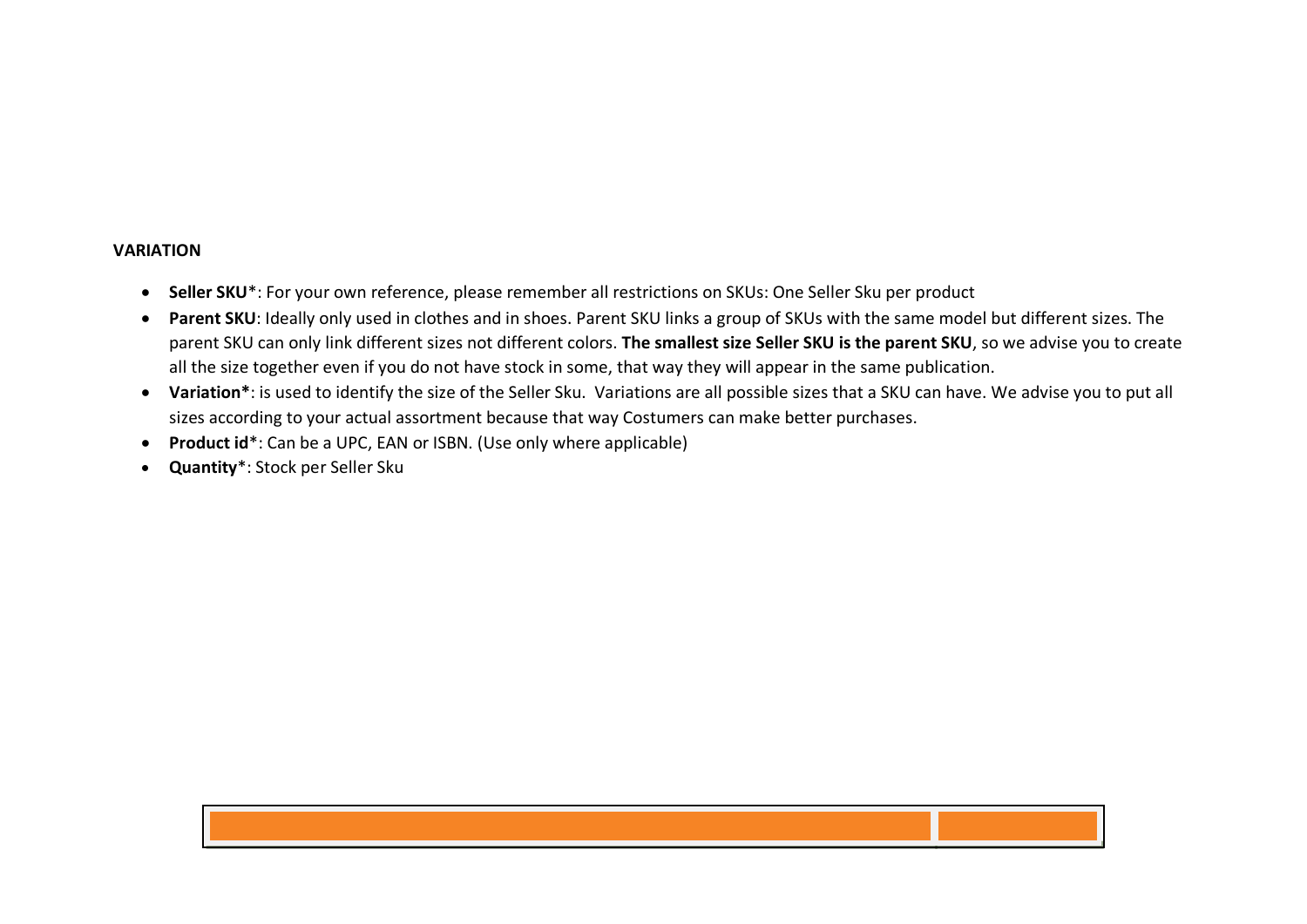| <b>Variation</b>    |  |           |          |  |  |  |  |  |
|---------------------|--|-----------|----------|--|--|--|--|--|
| SellerSku ProductId |  | ParentSku | Quantity |  |  |  |  |  |
| Elim037             |  |           |          |  |  |  |  |  |
| Elim038             |  |           |          |  |  |  |  |  |
| Elim039             |  |           |          |  |  |  |  |  |
| Elim040             |  |           |          |  |  |  |  |  |
| Elim <sub>041</sub> |  |           |          |  |  |  |  |  |
| Elim <sub>042</sub> |  |           |          |  |  |  |  |  |
| Elim <sub>043</sub> |  |           |          |  |  |  |  |  |
| Elim044             |  |           |          |  |  |  |  |  |
| Elim <sub>045</sub> |  |           |          |  |  |  |  |  |
| Elim046             |  |           |          |  |  |  |  |  |

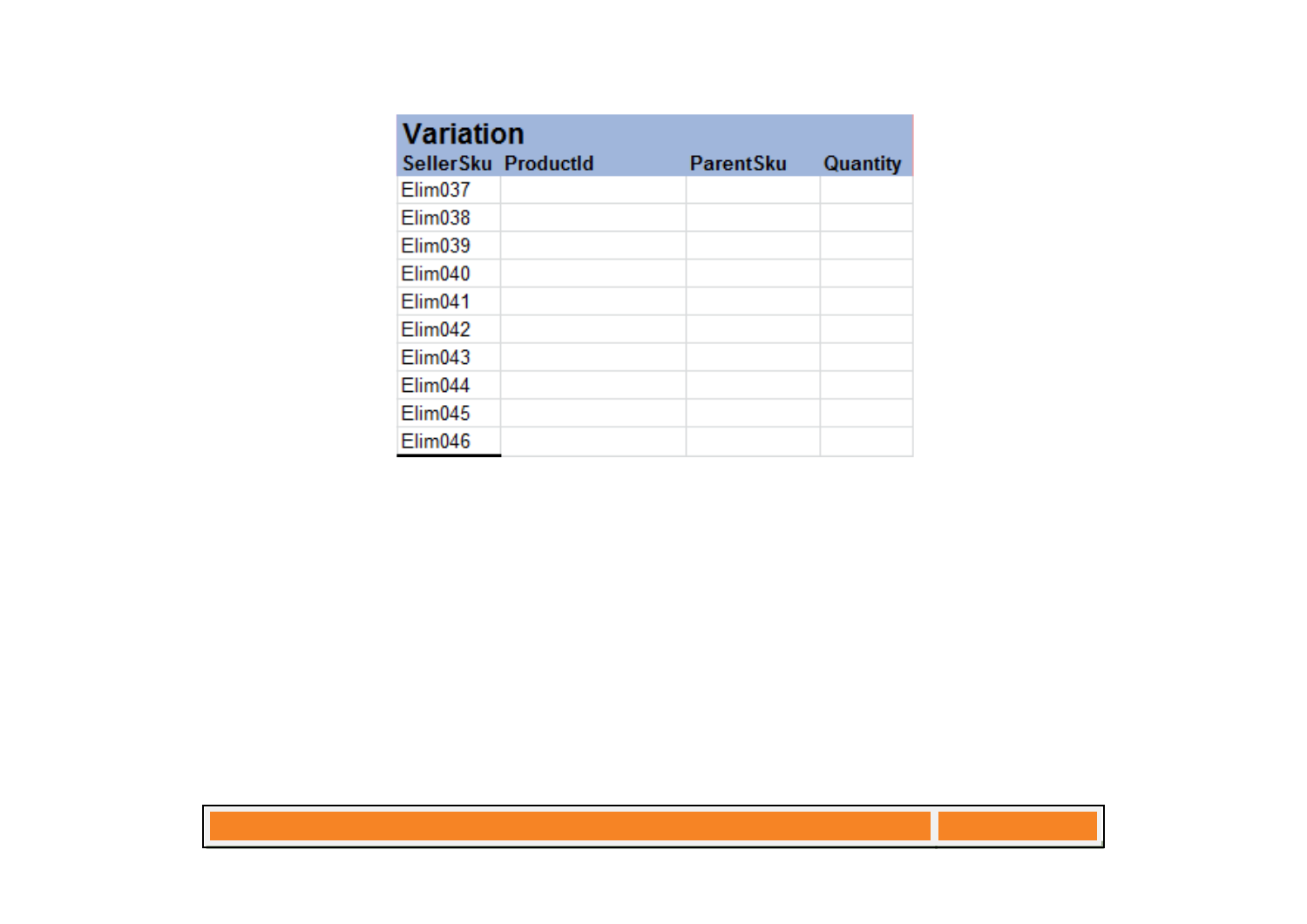## **PRODUCT SPECIFICATIONS**

| <b>Product Specification</b> |                    |                             |         |
|------------------------------|--------------------|-----------------------------|---------|
| <b>ProductLine</b>           | <b>ColorFamily</b> | MaterialFamily MainMaterial |         |
| Globalomerce                 | Silver             | Synthetic                   | Plastic |

**Product Line:** Product Line is the Seller Name

**Color Family**: Refers to the family of the color of the product. There is a drop down selection for this field.

**Material Family**: Refers to the family of the main material of the product. There is a drop down for this field.

**Main Material:** Refers to the most dominant material of the product eg Rubber, Cotton, Lycra

## **PRODUCT DESCRIPTION**

| <b>Product Description</b> |  |                                                                                                                                                                                                                                                                                                                                          |  |
|----------------------------|--|------------------------------------------------------------------------------------------------------------------------------------------------------------------------------------------------------------------------------------------------------------------------------------------------------------------------------------------|--|
|                            |  | SeoIndex NafdacNo Description Youtubeld ShortDescription PackageContent Note                                                                                                                                                                                                                                                             |  |
| N/A                        |  | <div <ul="" left="" style="text-align: left &lt;ul&gt;&lt;li&gt;2Kg&lt;/li&gt;&lt;li&gt;Ariel Detergent &lt;/li&gt;&lt;/ul&gt;&lt;/td&gt;&lt;td&gt;&lt;/td&gt;&lt;/tr&gt;&lt;tr&gt;&lt;td&gt;N/A&lt;/td&gt;&lt;td&gt;&lt;/td&gt;&lt;td&gt;&lt;div style=" text-align:=""><li>2Kg</li><li>Pack of 4</li><li>Ariel De</li></div>           |  |
| N/A                        |  | <div <ul="" left="" style="text-align: left &lt;ul&gt;&lt;li&gt;1Kg&lt;/li&gt;&lt;li&gt;Ariel Detergent&lt;/li&gt;&lt;/ul&gt;&lt;/td&gt;&lt;td&gt;&lt;/td&gt;&lt;/tr&gt;&lt;tr&gt;&lt;td&gt;N/A&lt;/td&gt;&lt;td&gt;&lt;/td&gt;&lt;td&gt;&lt;div style=" text-align:=""><li>1Kg</li><li>Pack of 8</li><li>Ariel De</li></div>            |  |
| N/A                        |  | <div <ul="" left="" style="text-align: left &lt;ul&gt;&lt;li&gt;500g&lt;/li&gt;&lt;li&gt;Ariel Detergent&lt;/li&gt;&lt;/ul&gt;&lt;/td&gt;&lt;td&gt;&lt;/td&gt;&lt;/tr&gt;&lt;tr&gt;&lt;th&gt;N/A&lt;/th&gt;&lt;th&gt;&lt;/th&gt;&lt;th&gt;&lt;div style=" text-align:=""><li>500g</li><li>Pack of 12</li><li>Ariel \<th></th></li></div> |  |
| N/A                        |  | <div <ul="" style="text-&lt;ul&gt;&lt;li&gt;500ml&lt;/li&gt;&lt;li&gt;Original&lt;/li&gt;&lt;/ul&gt;&lt;/th&gt;&lt;th&gt;&lt;/th&gt;&lt;/tr&gt;&lt;tr&gt;&lt;td&gt;N/A&lt;/td&gt;&lt;td&gt;&lt;/td&gt;&lt;td&gt;&lt;div style&lt;div style=" style<div="" text-=""><li>500ml</li><li>Pack of 12</li><li>Orig<td></td></li></div>         |  |
| N/A                        |  | <div <ul="" style="text-&lt;ul&gt;&lt;li&gt;500ml&lt;/li&gt;&lt;li&gt;Lemon &lt;/li&gt;&lt;/ul&gt;&lt;/td&gt;&lt;td&gt;&lt;/td&gt;&lt;/tr&gt;&lt;tr&gt;&lt;td&gt;N/A&lt;/td&gt;&lt;td&gt;&lt;/td&gt;&lt;td&gt;&lt;div style&lt;div style=" style<div="" text-=""><li>500ml</li><li>Pack of 12</li><li>Lem</li></div>                     |  |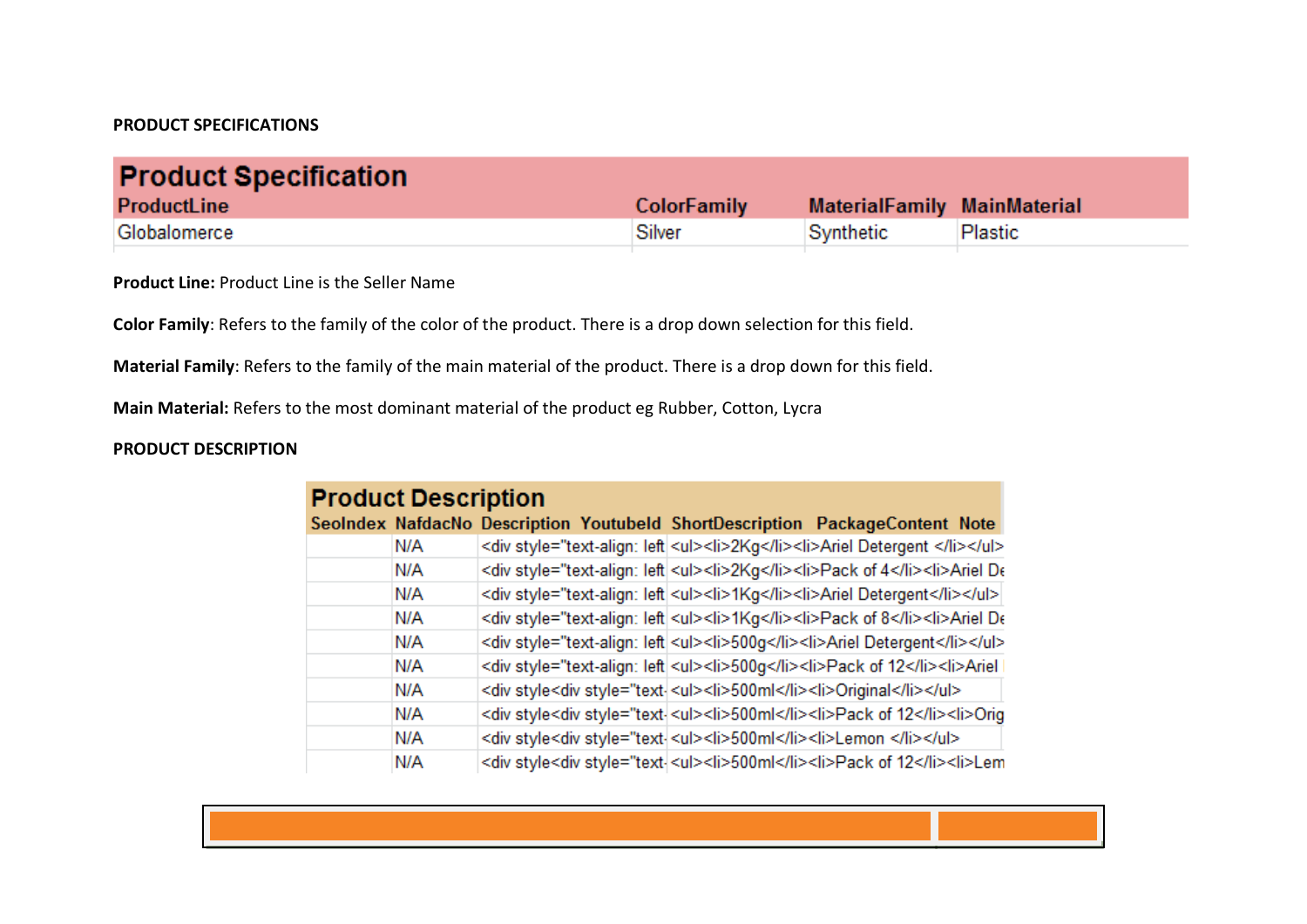## **SEO Index**: Index

**NAFDAC No**: Where Applicable (Health & Beauty, Groceries)

**Youtube Id**: Please Add your Youtube Video ID here e.g. http://www.youtube.com/watch?v=htlgaXRAe2k ID is: htlgaXRAe2k

**Description:** The product description should give the customer useful information about the product to ensure a purchase.

**Short Description:** Provide short major highlights of the product, to make the purchase decision for the customer easier. Always in bulletpoints.

**Package Content**: Short summary/list of the package content, which the customer gets.

**Note**: Possibility to enter some comments or additional information about the product

#### **MEASUREMENTS**;

| <b>Measurements</b>                  |     |
|--------------------------------------|-----|
| <b>ProductMeasures ProductWeight</b> |     |
|                                      | 0.1 |
|                                      | 0.1 |
|                                      | 0.1 |
|                                      | 0.1 |
|                                      | 0.1 |
|                                      | 0.1 |
|                                      | 0.4 |
|                                      | 0.4 |
|                                      | 0.4 |
|                                      |     |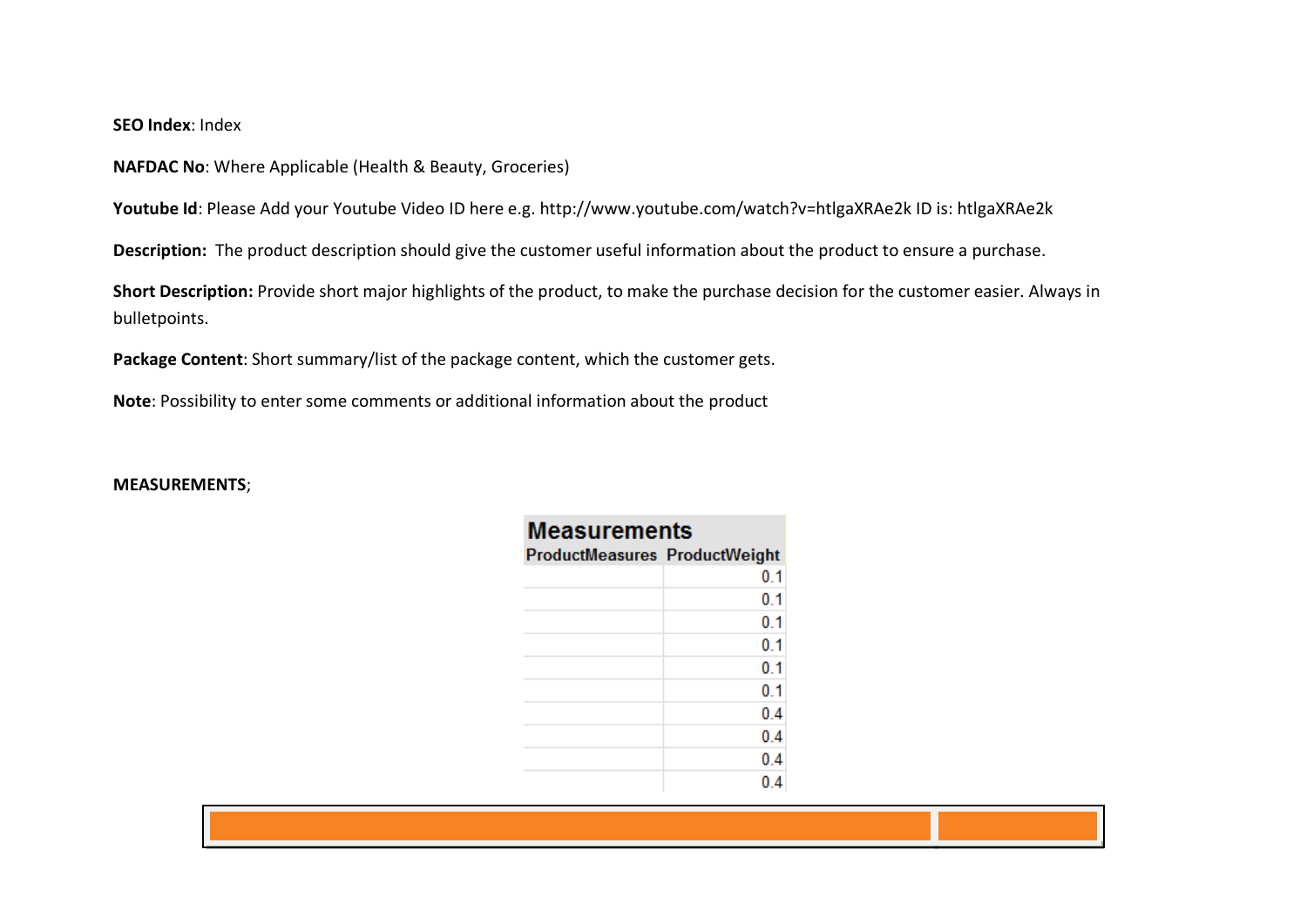**Product Measures:** Measurement of the product; Dimensions (Length x Width x Height in cm)

**Product Weight:** Weight of the product. The unit for measuring should be specifically in Kilograms (If weight is in Grams convert in Kilograms). Enter only numeric value of weight. eg if product is 1KG, enter as 1, if product is less than 1KG, say 100g, enter as 0.1

## **ADDITIONAL PRODUCT ATTRIBUTES;**

| <b>Additional Product Attributes</b> |  | ProductWarranty WarrantyType WarrantyAddress Certifications ProductionCountry |  |
|--------------------------------------|--|-------------------------------------------------------------------------------|--|
|                                      |  |                                                                               |  |
|                                      |  |                                                                               |  |
|                                      |  |                                                                               |  |
|                                      |  |                                                                               |  |
|                                      |  |                                                                               |  |
|                                      |  |                                                                               |  |
|                                      |  |                                                                               |  |
|                                      |  |                                                                               |  |
|                                      |  |                                                                               |  |
|                                      |  |                                                                               |  |
|                                      |  |                                                                               |  |
|                                      |  |                                                                               |  |

**Product Warranty:** Provide the warranty validity period eg. 1 Year Warranty, N/A. More applicable to General Merchandise products

**Warranty Type**: Service Center, Repair by Vendor, Replacement By Vendor. Drop down available for this field. Only applicable when **Product Warranty** is filled

**Warranty Address**: Enter the Service Centre Address. Only applicable when **Product Warranty** & **Warrant Address** is filled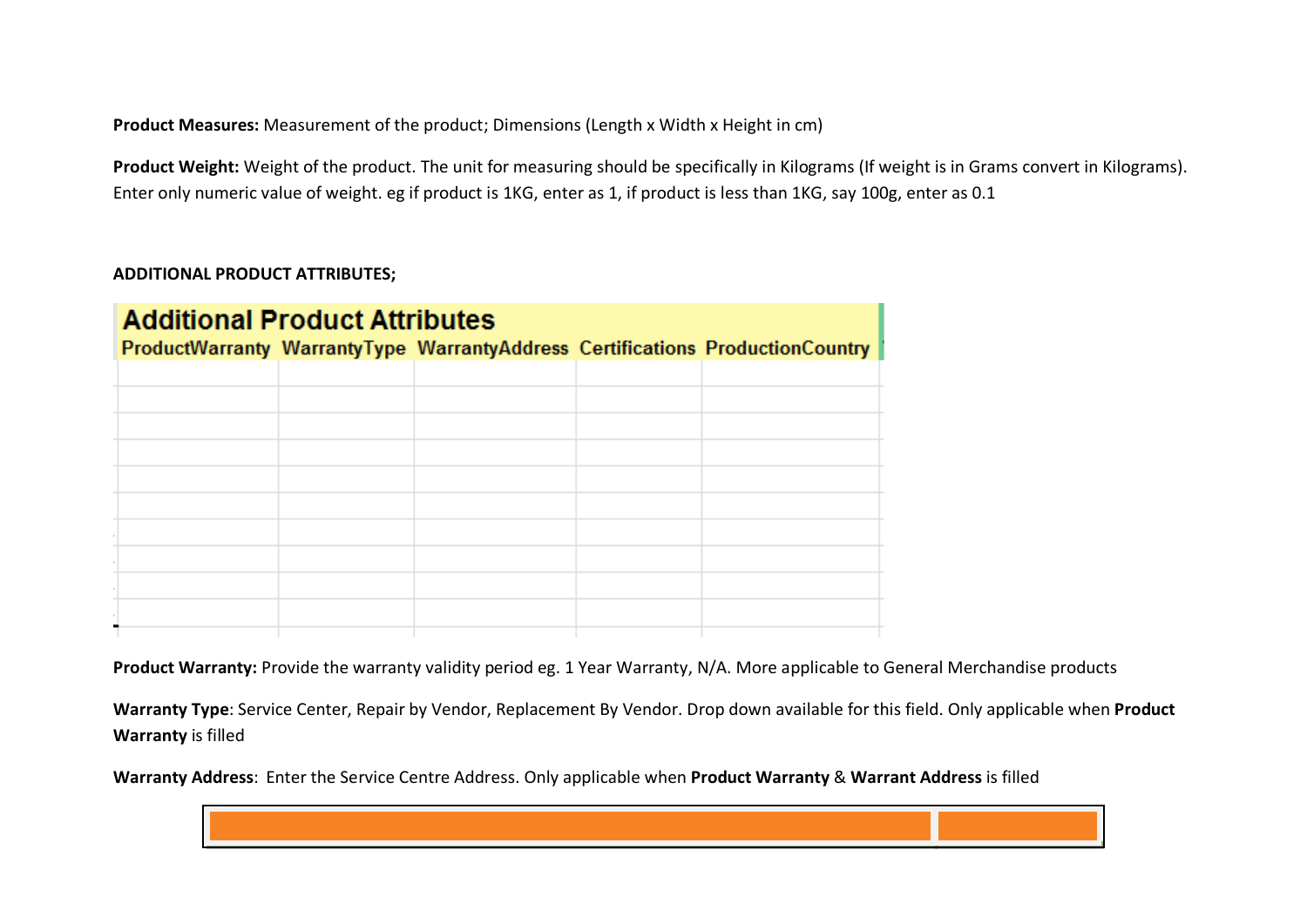**Certifications**: Select different certifications that the product owns, or with which certifications the product was marked. Where Applicable. Drop down available for this field

**Production Country**: Where the product was made/produced/manufacturered

#### **JUMIA LOCAL**

Jumia Local: If this product is made / assembled in Nigeria, send an email to seller-support@jumia.com.ng or call us on 018881102 to be part of the **Jumia Local** initiative before you tick this box to add it to the Jumia Local program. By ticking this box, you are agreeing to the Jumia Local Terms & Conditions.

# **Jumia Local JumiaLocal**

#### **TEXT MANUFACTURERS;**

**Manufacturer Text:** Possibility to add some information from the manufacturer about the product. Only where applicable

**Care Label:** Enter information about the care of the product, provided by the manufacturer. Only where applicable.

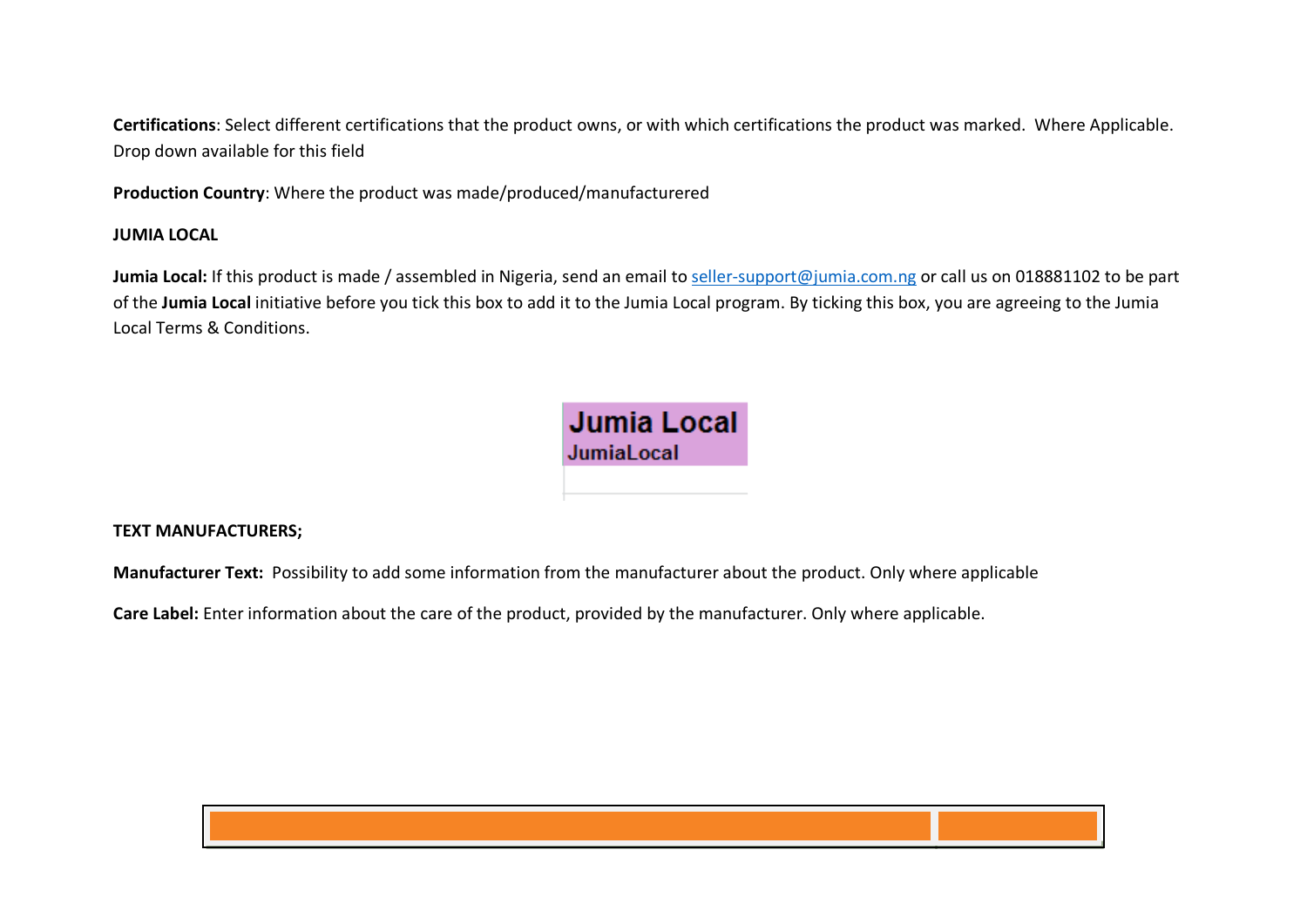

#### **IMAGES;**



In the template, contrary to on Seller Center, all images must be on their URL address, but besides that, all the other features must remain.

Please remember:

- Minimum Image Dimensions are 680 x 850 megapixels and Maximum 2000 x 2000 megapixels. All pictures must be on a white background with no watermarks.
- Minimum of 1 product image with a maximum of 8 is required to successfully create a product
- If you do not have your pictures in URL, you can upload them by using this link; http://postimage.org/

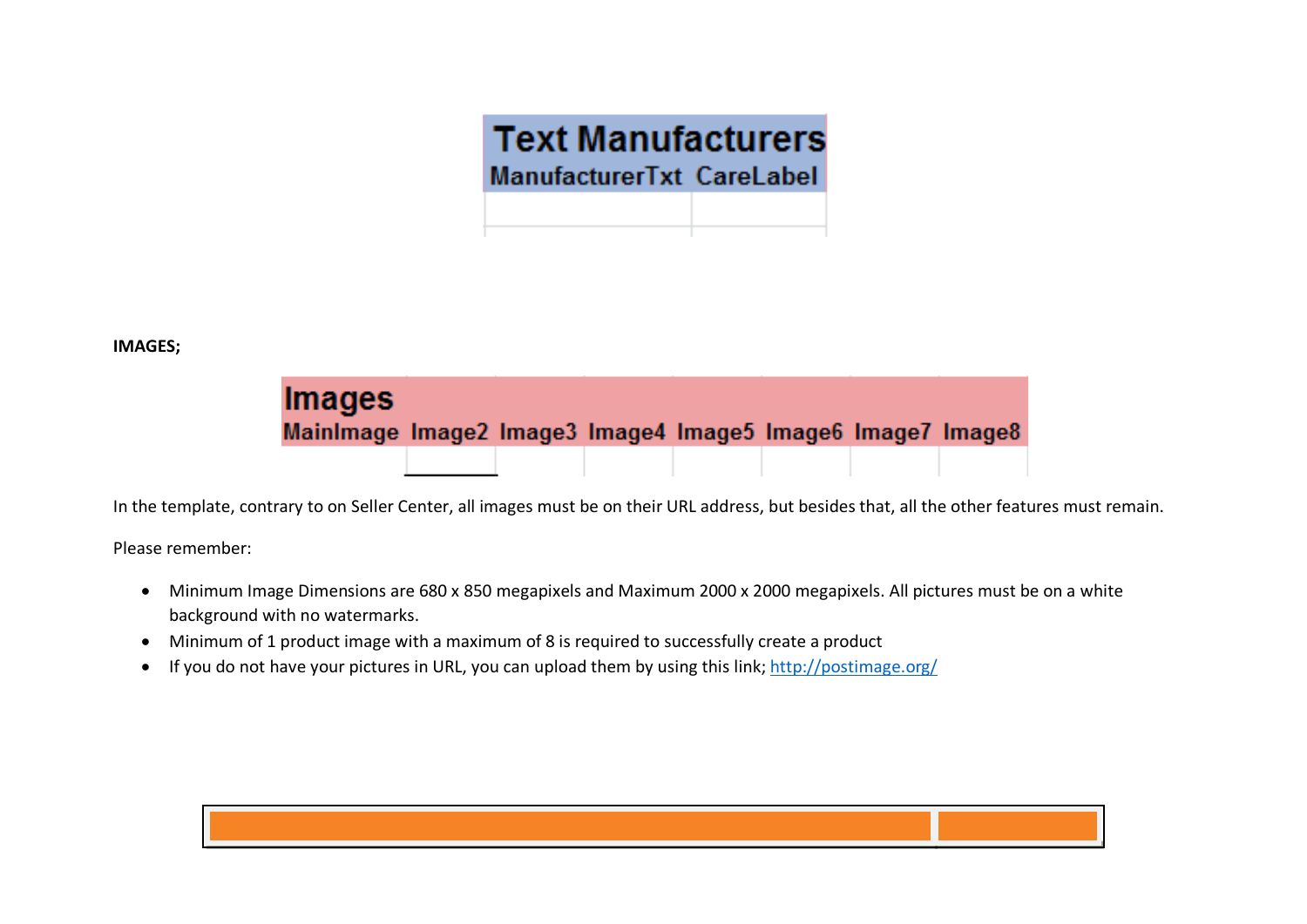#### **CSV FILE CREATION**

Remember that Seller Center only accepts .csv & .xlsx file formats, so once you have complete your Template for Product Creation and you want save in .csv, you must make it a .csv file with a encoding UTF-8.

Please copy all the information on your template and paste it on a Blog Pad, save it with any name as you want but with the .csv extension and a UTF-8 encoding.

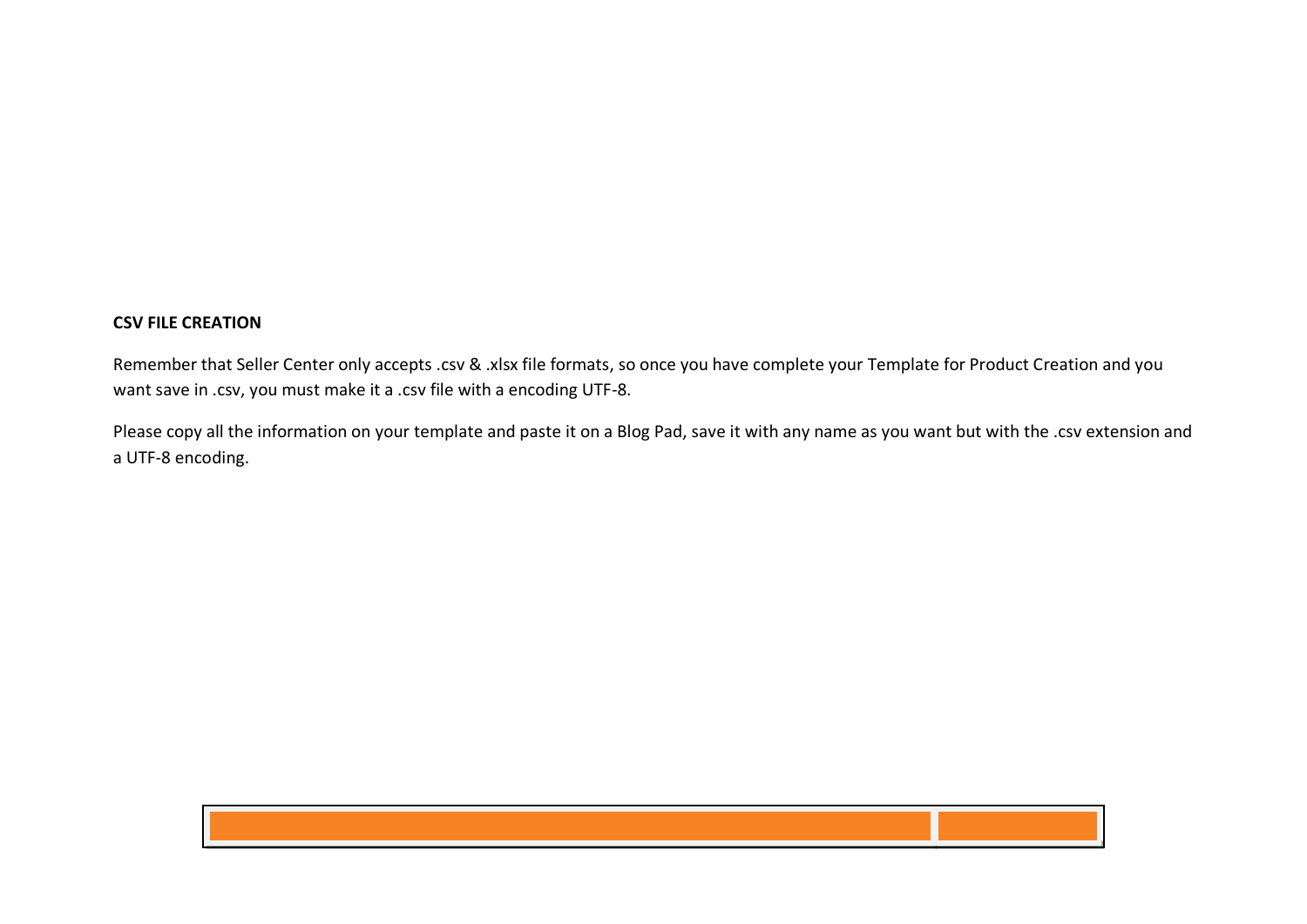| Untitled - Notepad                                                                                                                                                                                                                                                                                                                                                                                                                                                                                                                                                                                                                                                                                                                                                                                                                                                                                                                                                                                                                                                                                           |       |       | $\times$      |
|--------------------------------------------------------------------------------------------------------------------------------------------------------------------------------------------------------------------------------------------------------------------------------------------------------------------------------------------------------------------------------------------------------------------------------------------------------------------------------------------------------------------------------------------------------------------------------------------------------------------------------------------------------------------------------------------------------------------------------------------------------------------------------------------------------------------------------------------------------------------------------------------------------------------------------------------------------------------------------------------------------------------------------------------------------------------------------------------------------------|-------|-------|---------------|
| File Edit Format View Help                                                                                                                                                                                                                                                                                                                                                                                                                                                                                                                                                                                                                                                                                                                                                                                                                                                                                                                                                                                                                                                                                   |       |       |               |
| PrimaryCategory Brand AdditionalCategory1<br>Name<br>AdditionalCategory2<br>AdditionalCategory3<br>Detergent - 2Kg 2842 - Groceries / Laundry & Homecare / Laundry / Powders<br>Ariel<br>Detergent - 2Kg - Pack of 4 2842 - Groceries / Laundry & Homecare / Laundry / Powders<br>Ariel<br>Detergent - 1Kg 2842 - Groceries / Laundry & Homecare / Laundry / Powders<br>Ariel<br>Detergent - 1Kg - Pack of 8 2842 - Groceries / Laundry & Homecare / Laundry / Powders<br>Ariel<br>Detergent - 500g 2842 - Groceries / Laundry & Homecare / Laundry / Powders<br>Ariel<br>Detergent - 500g - Pack of 12 2842 - Groceries / Laundry & Homecare / Laundry / Powders<br>Ariel<br>Original - 500ml<br>2862 - Groceries / Laundry & Homecare / Dishwashing / Washing Up Liquid Fairy<br>Original - 500ml - Pack of 12 2862 - Groceries / Laundry & Homecare / Dishwashing / Washing Up Liquid Fairy<br>2862 - Groceries / Laundry & Homecare / Dishwashing / Washing Up Liquid Fairy<br>Lemon - 500ml<br>Lemon - 500ml - Pack of 12 2862 - Groceries / Laundry & Homecare / Dishwashing / Washing Up Liquid Fairy | Model | Color |               |
| $\overline{\phantom{a}}$                                                                                                                                                                                                                                                                                                                                                                                                                                                                                                                                                                                                                                                                                                                                                                                                                                                                                                                                                                                                                                                                                     |       |       | $\rightarrow$ |

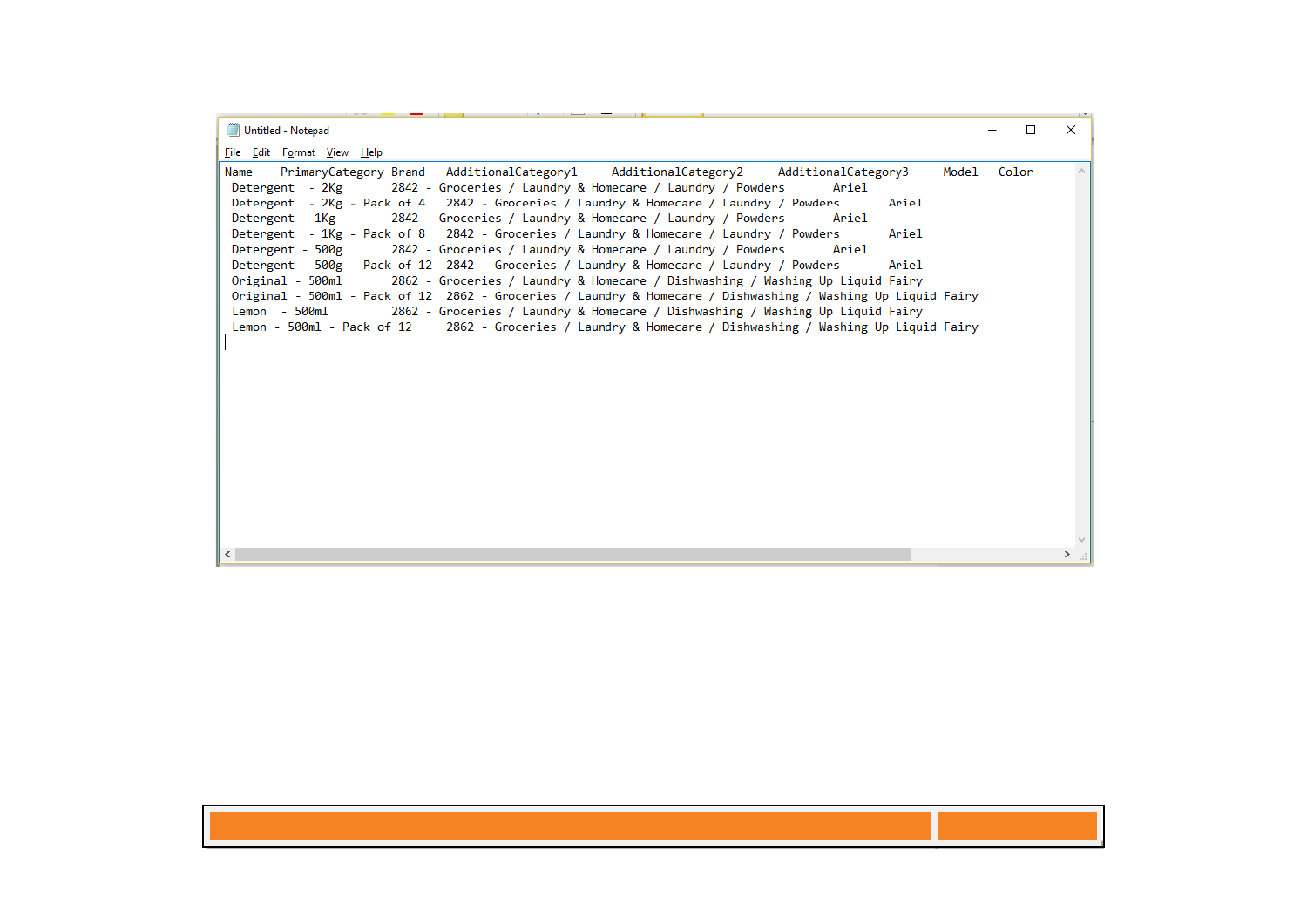| Untitled - Notepad                                                                                                                                                                                                           |                                                       |                                    |                              |                                                                                                                              |       | □     | $\times$                              |
|------------------------------------------------------------------------------------------------------------------------------------------------------------------------------------------------------------------------------|-------------------------------------------------------|------------------------------------|------------------------------|------------------------------------------------------------------------------------------------------------------------------|-------|-------|---------------------------------------|
| Edit Format View Help<br><b>File</b>                                                                                                                                                                                         |                                                       |                                    |                              |                                                                                                                              |       |       |                                       |
| Save As                                                                                                                                                                                                                      |                                                       |                                    |                              | $\times$ tionalCategory3<br>Ariel                                                                                            | Model | Color | $\mathcal{O}_1$                       |
| <b>Conceptive</b><br>$\leftarrow$<br>$\checkmark$                                                                                                                                                                            | $\sim$ 0<br>Search OneDrive                           |                                    | مر                           | Ariel<br>wders<br>Ariel                                                                                                      |       |       |                                       |
| New folder<br>Organize $\blacktriangledown$                                                                                                                                                                                  |                                                       | 距 ▼                                | ◉                            | wders<br>Ariel                                                                                                               |       |       |                                       |
| ́<br>△ Google Drive ォ ヘ<br>Name<br>▲ Google Drive 术<br><b>Documents</b><br>2016 Movies<br><b>D</b> Pictures<br><b>Music Albums</b><br><b>UPLOAD PIC2A</b><br>Youcam<br><b>S</b> OneDrive<br>$\vee$ $\Box$ This PC<br>Desktop | Date modified<br>15/07/2016 13:40<br>28/07/2016 15:07 | Type<br>File folder<br>File folder |                              | Ariel<br>Ariel<br>wders<br>ig Up Liquid Fairy<br>/ Washing Up Liquid Fairy<br>g Up Liquid Fairy<br>/ Washing Up Liquid Fairy |       |       |                                       |
| 霊<br>Documents<br>$\rightarrow$<br>$\vee$ <                                                                                                                                                                                  |                                                       |                                    | $\rightarrow$                |                                                                                                                              |       |       |                                       |
| Upload Template<br>File name:<br>Save as type: Text Documents (*.txt)<br>Encoding: UTF-8<br>$\land$ Hide Folders                                                                                                             | Save<br>$\checkmark$                                  | Cancel                             | $\checkmark$<br>$\checkmark$ |                                                                                                                              |       |       | $\sum_{i\in\mathcal{I}}\mathcal{L}_i$ |

## **SAVING IN .xlsx;**

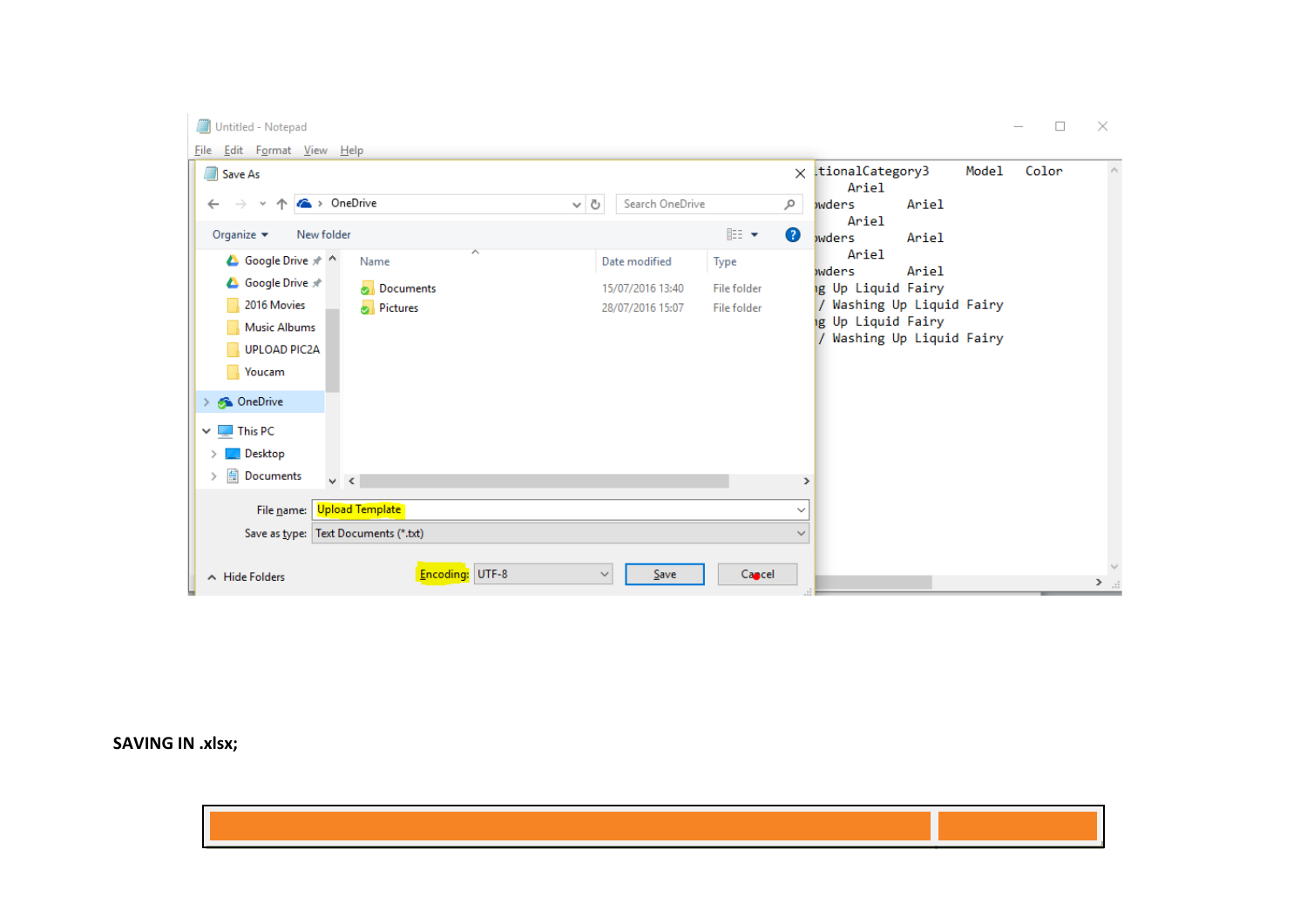

#### **CREATION PRODUCT TEMPLATE UPLOAD**

Once you have your .xslx or .csv file, go to Product and then click on *Import Products*.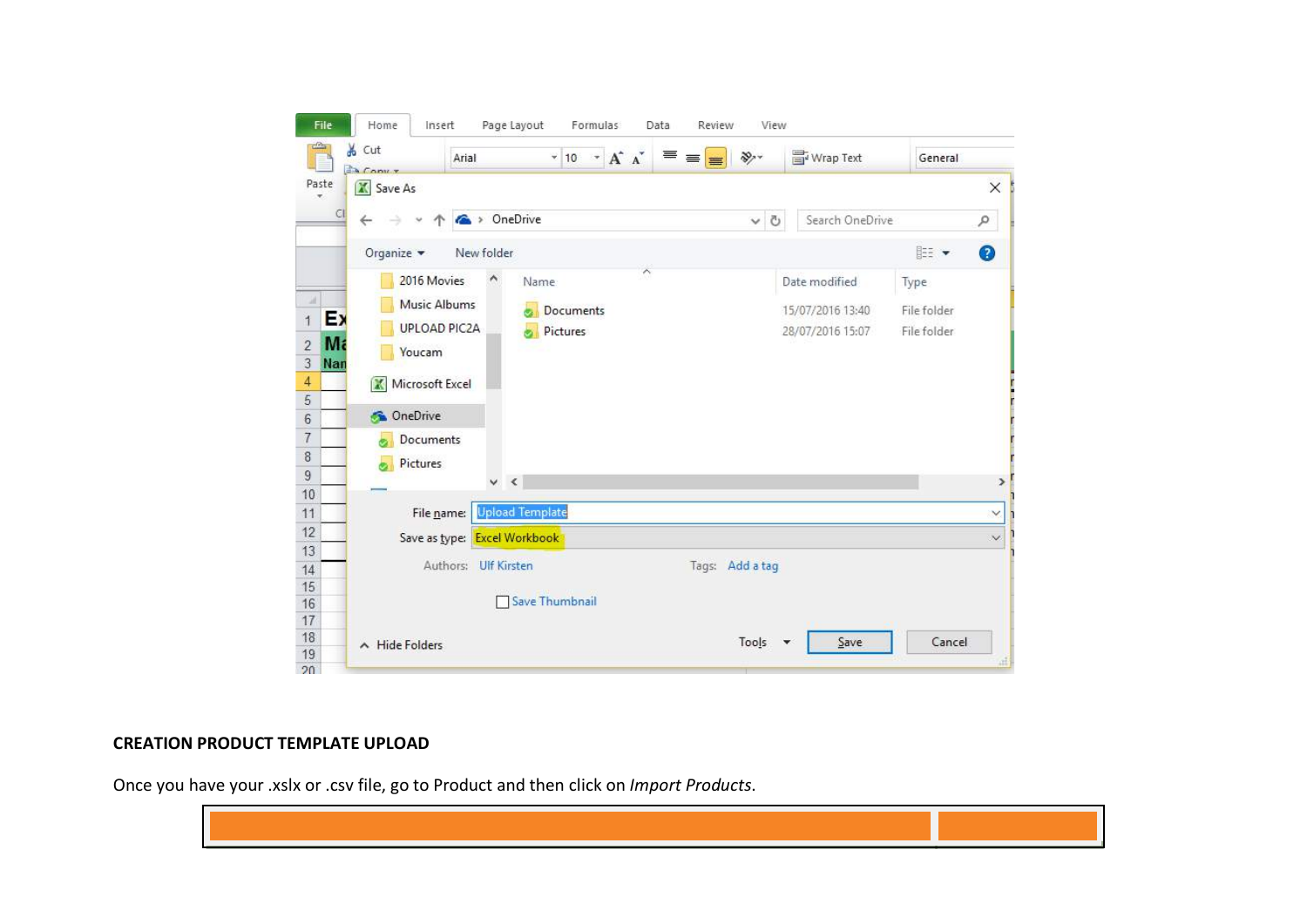| <b>FRA</b> Products -                                  |             | Orders - | Promotions -                                 | <b>N</b> Reports - | Settings +                                         |        |
|--------------------------------------------------------|-------------|----------|----------------------------------------------|--------------------|----------------------------------------------------|--------|
| <b>Manage Products</b>                                 |             |          |                                              |                    |                                                    |        |
| <b>Add a Product</b>                                   | <b>DERS</b> | $\circ$  | <b>YOUR RATING</b>                           | $\circ$            | BE ST SELLING PRODUCT<br><b>SALES CONTRIBUTION</b> | $\Phi$ |
| <b>Import Products</b>                                 |             |          | 5.0                                          |                    | 53%                                                |        |
| <b>Manage Images</b><br><b>Jumis First</b>             |             |          |                                              |                    |                                                    |        |
|                                                        |             | o        | <b>Cancellation Rate</b><br><b>Excellent</b> | 0%                 | <b>Best selling products</b><br>low stock level    | o      |
| Yesterday                                              |             | Ő        | Ready To Ship In<br>24h<br><b>Excellent</b>  | 100%               | Total out of stock                                 | 32     |
| Okier                                                  |             | o        | <b>Return Rate</b><br><b>Excellent</b>       | 0%                 |                                                    |        |
| <b>Current Daily Order</b><br><b>Volume Limitation</b> |             | 10000    |                                              |                    |                                                    |        |

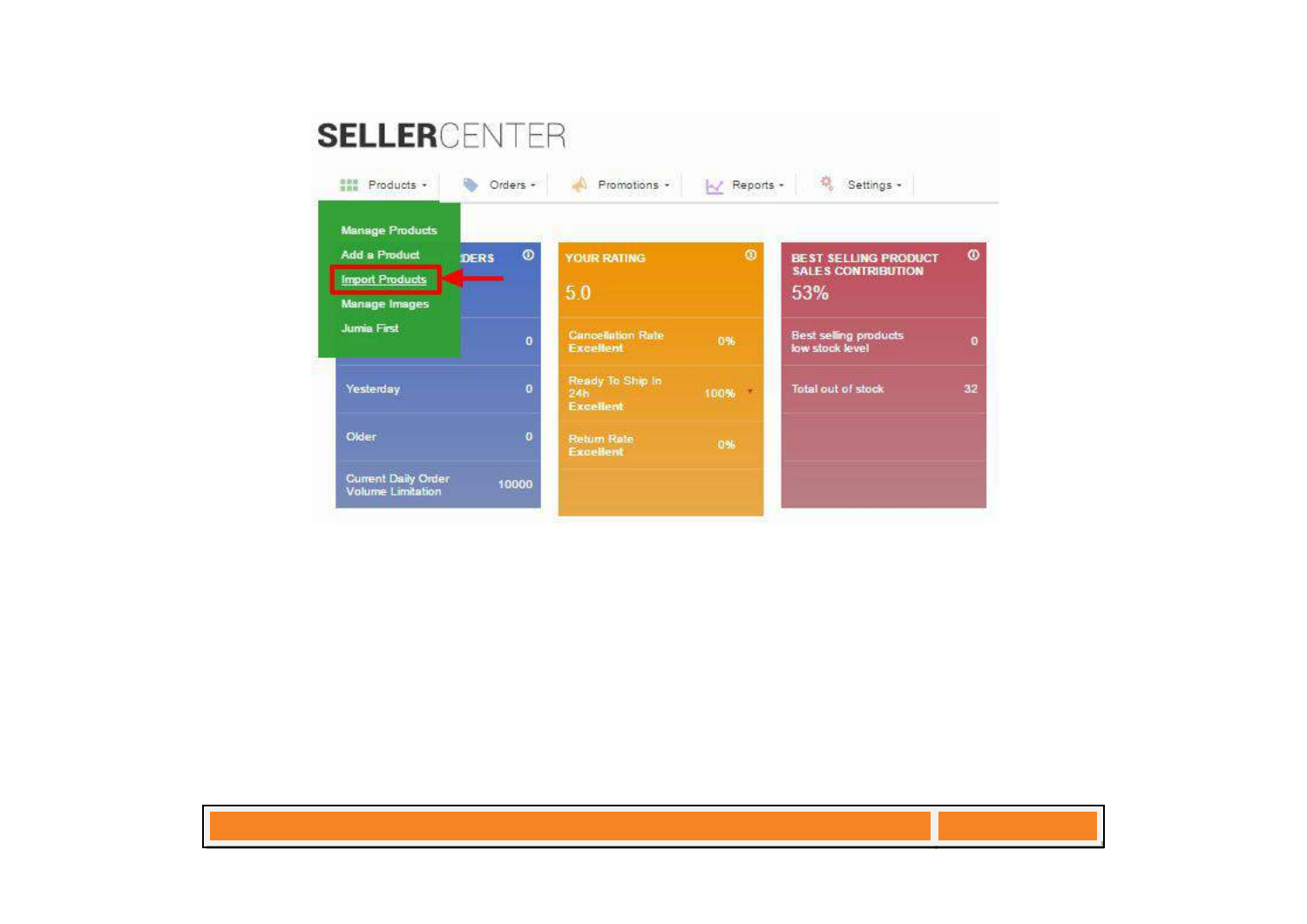| Import Mode * | Please select                                    | Ŷ, |
|---------------|--------------------------------------------------|----|
|               | Select File * Choose File   No file chosen       |    |
|               | Allowed types: .csv, .xlsx<br><b>Upload File</b> |    |
|               |                                                  |    |

### Download Templates

Stock Update Price Update

Images Update

**Product Updates** 

#### Product creation by category

Computing / Mobile Phones / Games &<br>Consoles / Cameras & Electronics

Books, Movies and Music

Home & Office

Other Templates Health & Beauty

Download Category Tree

Women's Shoes / Men's Shoes

Women's Accessories / Men's Accessories / Watches & Sunglasses

 $DVDs/CDs$ 

**FASHION** 

Baby, Kids & Toys

Girl's Fashion / Boy's Fashion

Groceries / Drinks

Travel Bags & Luggage

Sports & Fitness

Services

Phones & Tablets

Automobile / Weddings / Temptations / Brand<br>Store / Fashion Outlet / Junnia Global / Flash Sales / Commission / Pre-Cat / Jumia Luxury / ZPC Other

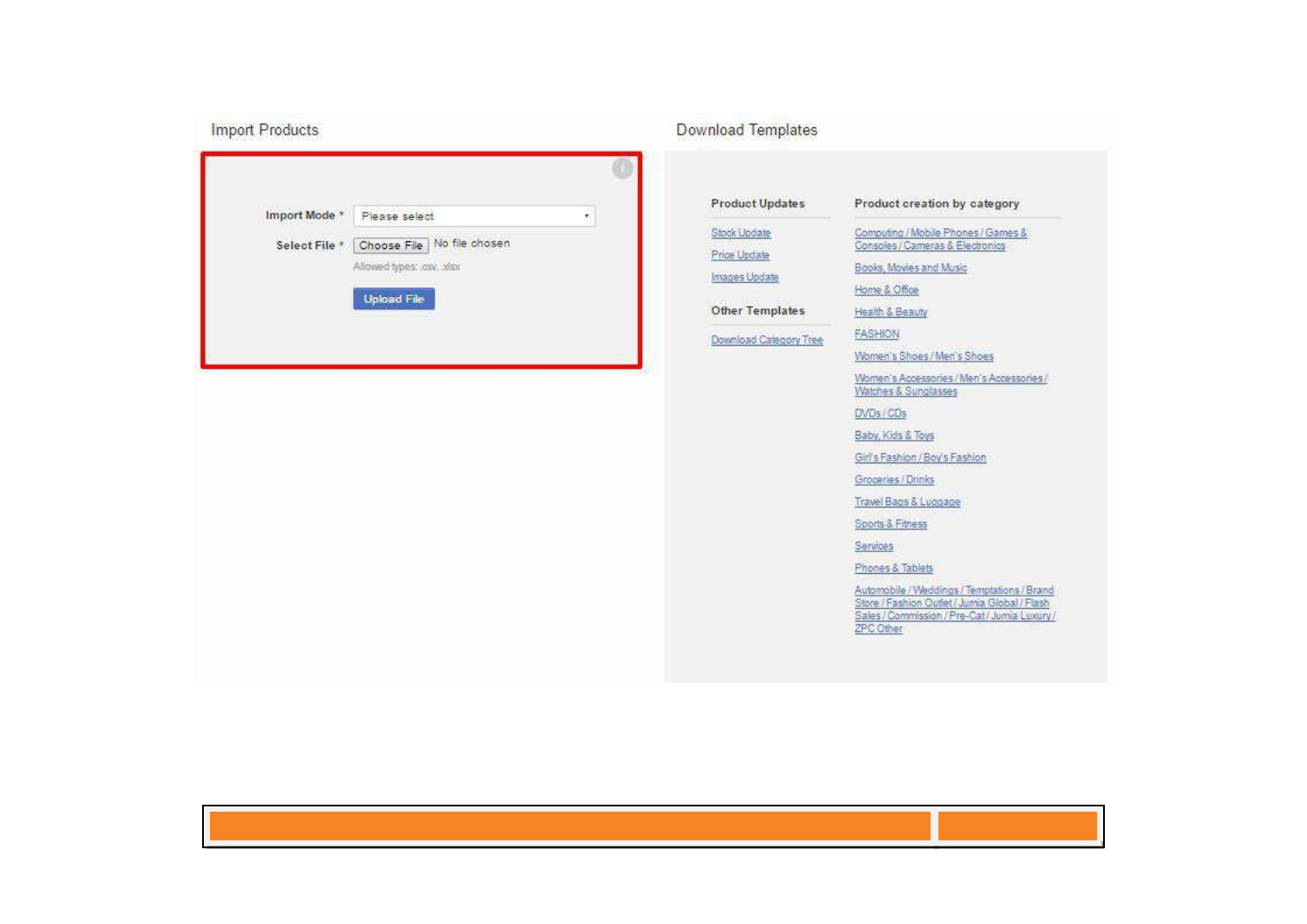After that, on "Import Products", select "Create new products mode" and browse for your .csv file, click on "Accept" and then on "Upload File".

| SELLERCENTER                              |                                                                                                        |           |                                                                                                                             | Trendy Woman Ltd NG<br>Change Seller<br>Score: 5/5                                                                                                                                                                                                                                                                                                                                                                                                                                                                                                                                                                                |
|-------------------------------------------|--------------------------------------------------------------------------------------------------------|-----------|-----------------------------------------------------------------------------------------------------------------------------|-----------------------------------------------------------------------------------------------------------------------------------------------------------------------------------------------------------------------------------------------------------------------------------------------------------------------------------------------------------------------------------------------------------------------------------------------------------------------------------------------------------------------------------------------------------------------------------------------------------------------------------|
| <b>EDE</b> Products -                     | Promotions -<br>Orders -                                                                               | Reports - | Settings +                                                                                                                  | Help - Administration - 1H                                                                                                                                                                                                                                                                                                                                                                                                                                                                                                                                                                                                        |
| <b>Import Products</b>                    |                                                                                                        |           | Download Templates                                                                                                          |                                                                                                                                                                                                                                                                                                                                                                                                                                                                                                                                                                                                                                   |
| Import Mode <sup>*</sup><br>Select File * | Create new products<br>No file chosen<br>Choose File<br>Allowed types: csv, xlsx<br><b>Upload File</b> | ۷         | <b>Product Updates</b><br>Stock Update<br>Price Update<br>Images Update<br><b>Other Templates</b><br>Download Category Tree | Product creation by category<br>Computing / Mobile Phones / Games &<br>Consoles / Cameras & Electronics<br>Books, Movies and Music<br>Home & Office<br>Health & Beauty<br><b>FASHION</b><br>Women's Shoes / Men's Shoes<br>Women's Accessories / Men's Accessories /<br>Watches & Sunglasses<br>DVDs / CDs<br>Baby, Kids & Toys<br>Girl's Fashion / Boy's Fashion<br>Groceries / Drinks<br>Travel Bags & Luggage<br>Sports & Fitness<br>Services<br>Phones & Tablets<br>Automobile / Weddings / Temptations / Brand<br>Store / Fashion Outlet/ Jumia Global / Flash<br>Sales / Commission / Pre-Cat / Jumia Luxury /<br>ZPC Other |

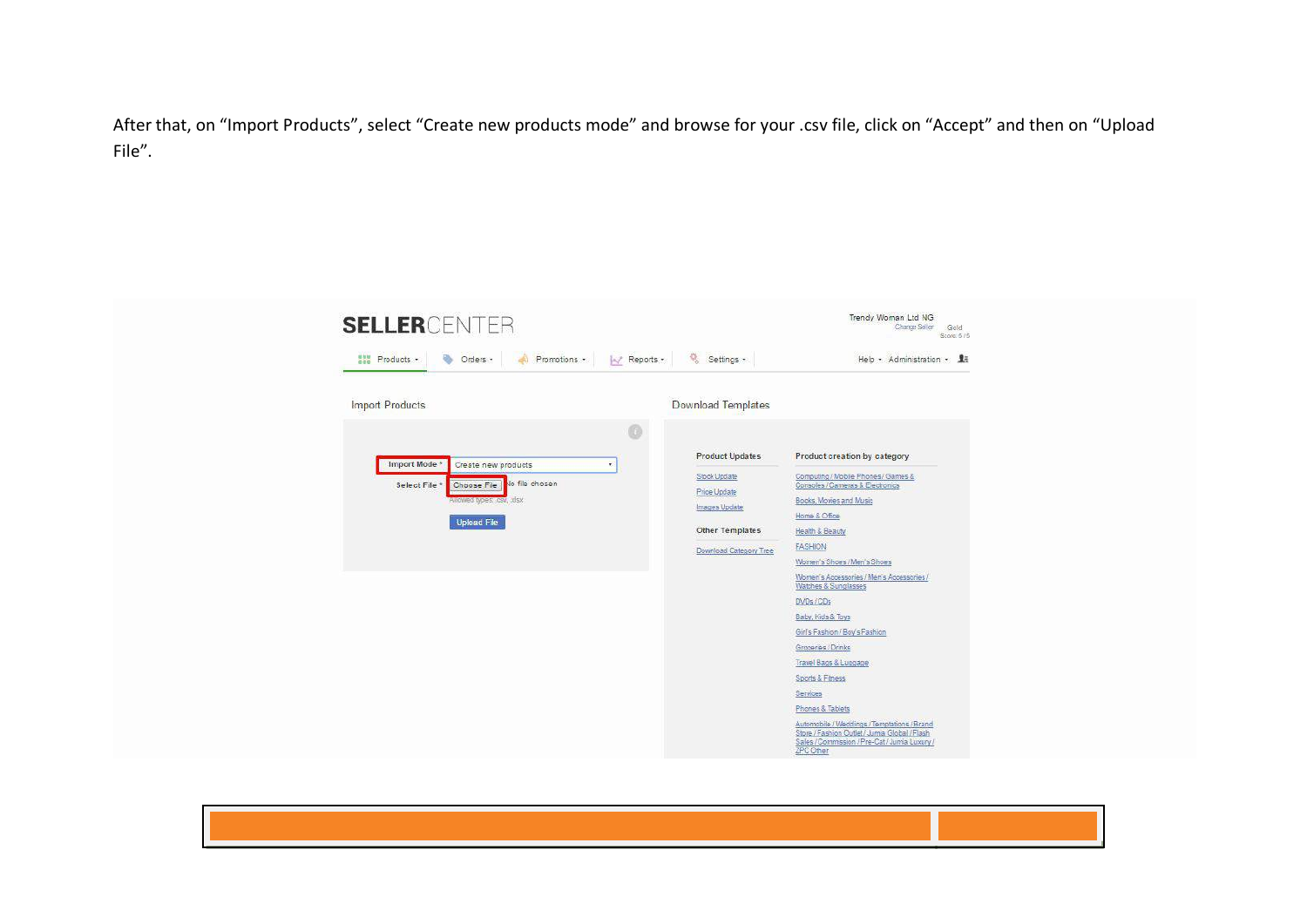

When there is no immediate problem/issue on the upload, there will appear a green message telling you about the success of the upload and you will find it on final status of the upload in feeds with a check mark or with error report.

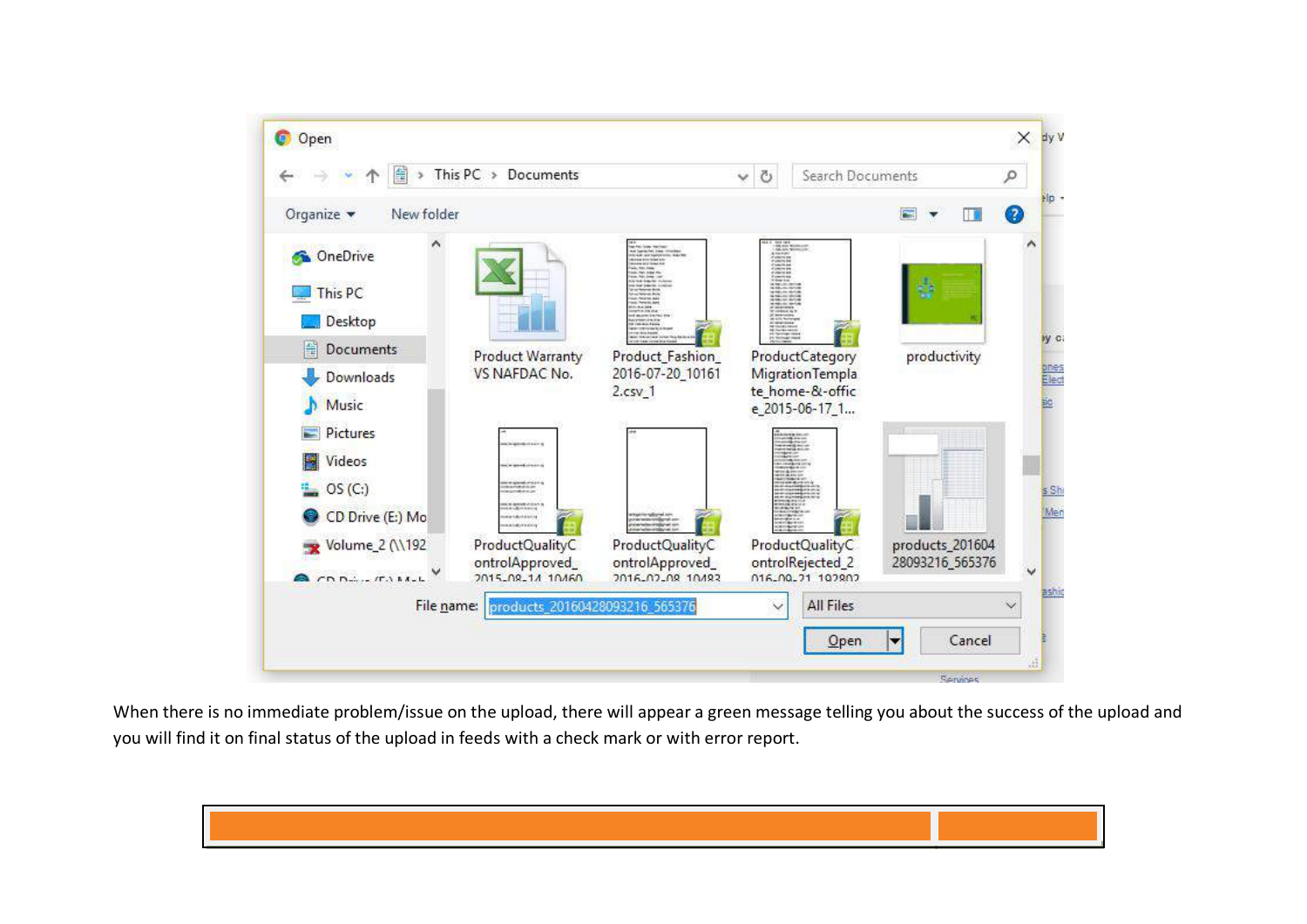| 222<br>Products -      | 堯<br>Orders -<br>Reports -                                                            | Settings - |                                                             | Help - Administration -                                                                                                               | $\mathbb{Z}$ A |
|------------------------|---------------------------------------------------------------------------------------|------------|-------------------------------------------------------------|---------------------------------------------------------------------------------------------------------------------------------------|----------------|
|                        | File has been successfully uploaded. Please be patient while data is being processed. |            |                                                             |                                                                                                                                       | $\times$       |
| <b>Import Products</b> |                                                                                       |            | <b>Download Templates</b>                                   |                                                                                                                                       |                |
| Import Mode *          | Please select                                                                         | ۰          | <b>Product Updates</b>                                      | Product creation by category                                                                                                          |                |
| Select File *          | Seleccionar archivo   Ningún arc  leccionado<br><b>Upload File</b>                    |            | <b>Stock Update</b><br>Price Update<br><b>Images Update</b> | Camaras and lenses / Cellphone & Tablets /<br>Computation / TV. Audio & Video / Musical<br>Instruments / mobile phone and smartphones |                |
|                        |                                                                                       |            | Other Templates                                             | Books and Movies / Videogames & Consoles<br>home / Appliances / Hardware and Cars<br>Toys, Kids and Babies                            |                |
|                        |                                                                                       |            |                                                             |                                                                                                                                       |                |

| #A      | <b>Feed Uploader</b> | Created              | <b>Source</b> | Action        | <b>Status</b> | Total | Failed   | Warning  | Result                                                    |
|---------|----------------------|----------------------|---------------|---------------|---------------|-------|----------|----------|-----------------------------------------------------------|
| 1512489 | $\overline{c}$       | 12 Oct 2015<br>17.26 | <b>CSV</b>    | ProductCreate | Finished      | ł.    | $\alpha$ | $\alpha$ | Execution fime: 84 sec                                    |
| 1512477 | C                    | 12 Oct 2015<br>17.17 | CSV           | ProductCreate | Finished      | Ť.    |          | $\alpha$ | $\!\times\!$<br>Download Report<br>Execution time: 00 sec |

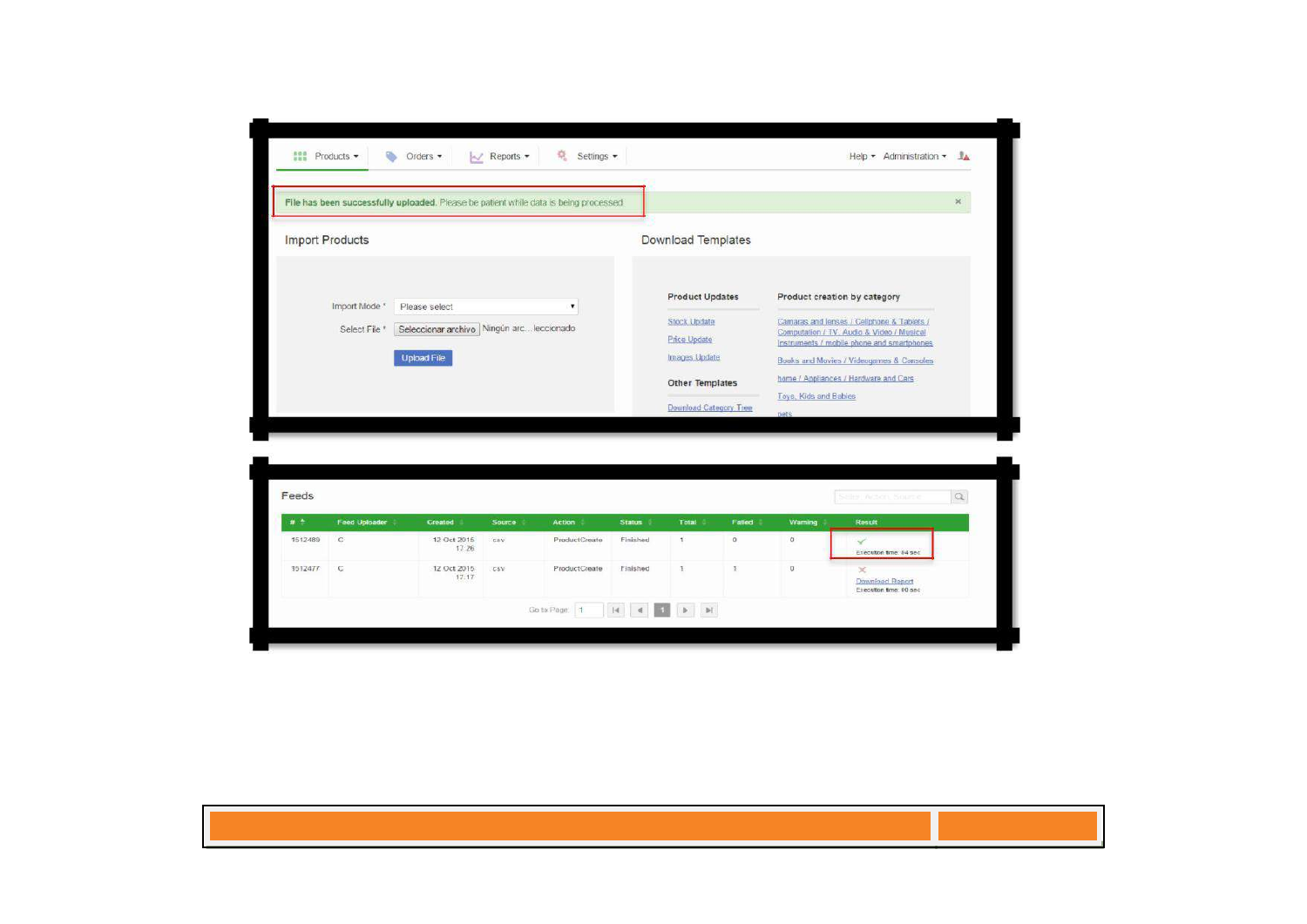#### **UPLOAD ERRORS**

If the upload is not successful at the initially, a blue message will appear at the top, to see the error you could wait to have the full report or you could see the preview. Click on "Show preview"



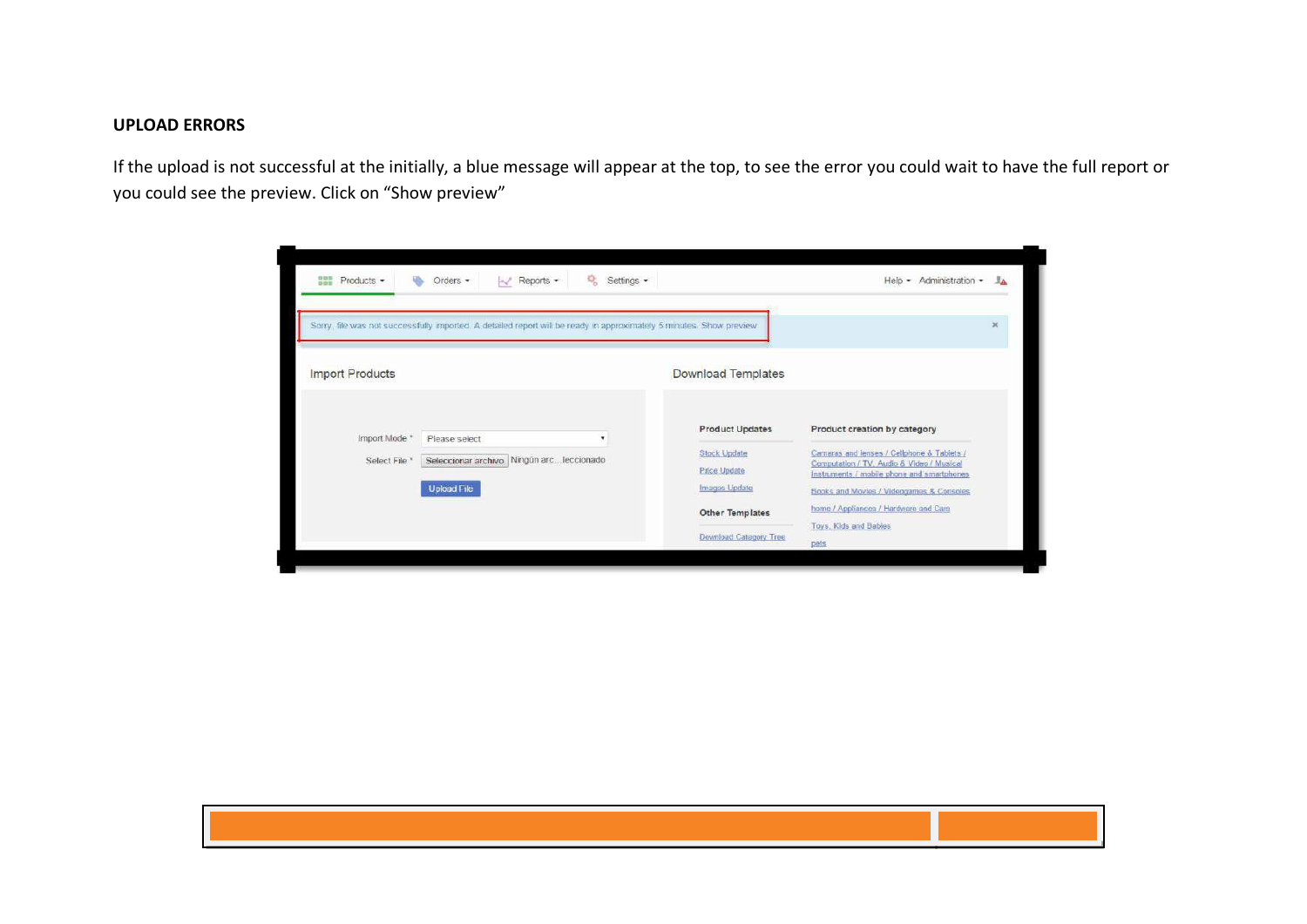## **Common Error Examples;**

• Date format: remember it should be yyyy-mm-dd hr:min:sec



• Field Names: all fields on the template cannot change and are case sensitive. For example, Brand should stay as "Brand" It cannot change to "Brand1" or even "Brand "

| Products -<br>888 | Orders -<br>۰                                                                | Reports - | Settings -                                                                                                          | 上手<br>$Heip -$ |
|-------------------|------------------------------------------------------------------------------|-----------|---------------------------------------------------------------------------------------------------------------------|----------------|
|                   | At line 4, the field Brand with value " has a problem: Brand cannot be empty |           | Sorry, file was not successfully imported. A detailed report will be ready in approximately 5 minutes. Hide preview | $\mathbbm{X}$  |
|                   |                                                                              |           | <b>Download Templates</b>                                                                                           |                |

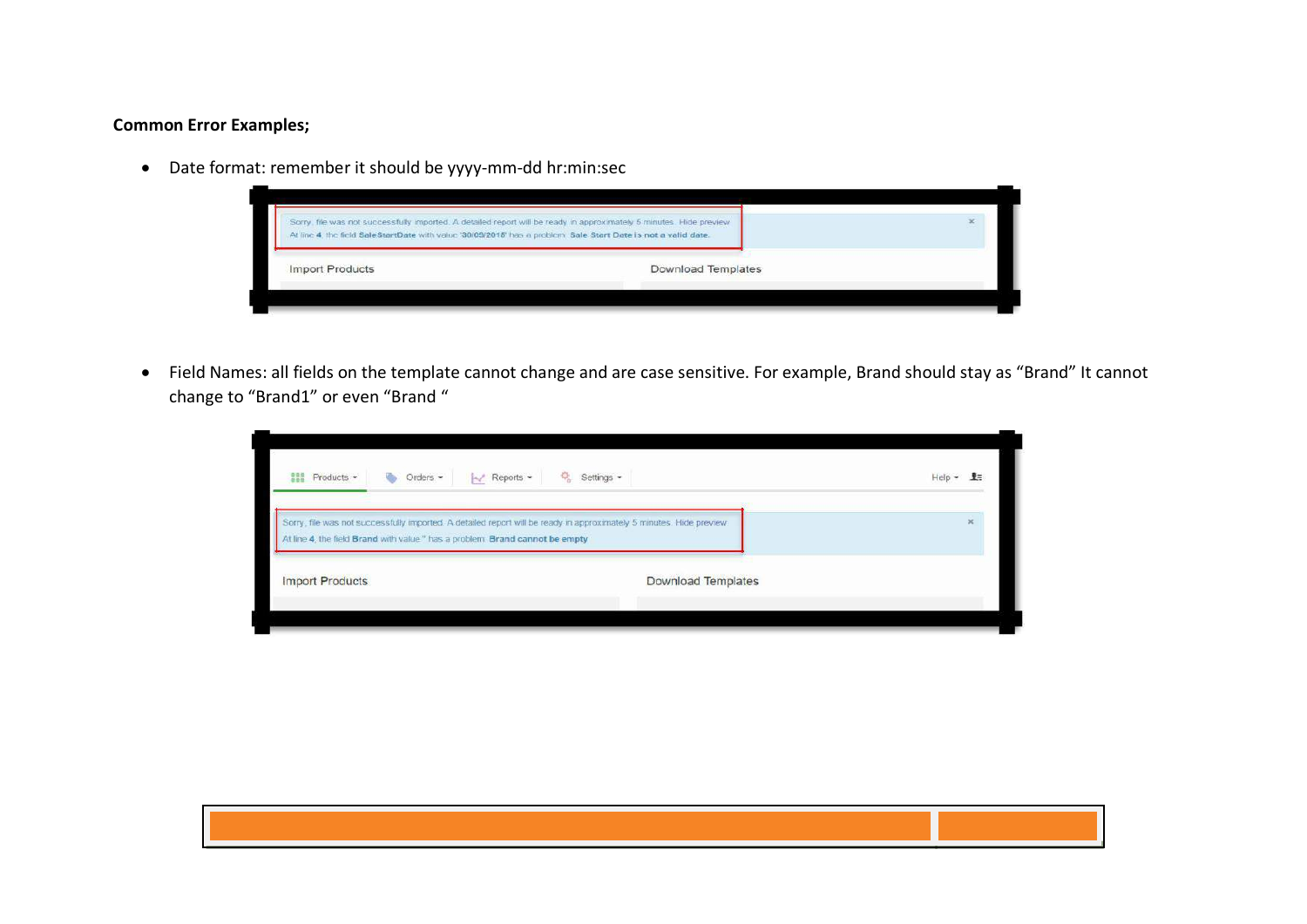• Uploading an unsupported file format (not .csv or .xslx)

| 蛲<br>Settings -<br>Products $\tau$<br>150<br>Orders -<br>Reports -<br>$\sim$                                                                                                    |                                                                                                                                    | 上<br>Help -                                                                                                                                                                                                                                                                                                     |
|---------------------------------------------------------------------------------------------------------------------------------------------------------------------------------|------------------------------------------------------------------------------------------------------------------------------------|-----------------------------------------------------------------------------------------------------------------------------------------------------------------------------------------------------------------------------------------------------------------------------------------------------------------|
| <b>Import Products</b>                                                                                                                                                          | <b>Download Templates</b>                                                                                                          |                                                                                                                                                                                                                                                                                                                 |
| Import Mode *<br>Create new products<br>Seleccionar archivo Ningún arc., leccionado<br>Select File<br>File InternationalSeller.txt' has a false extension<br><b>Upload File</b> | <b>Product Updates</b><br><b>Stock Update</b><br>Price Update<br>Images Update<br><b>Other Templates</b><br>Download Category Tree | Product creation by category<br>Camaras and lenses / Cellphone & Tablets /<br>Computation / TV, Audio & Video / Musical<br>Instruments / mobile phone and smartphones<br>Books and Movies / Videogames & Consoles<br>home / Appliances / Hardware and Cars<br>Toys, Kids and Babies<br>pets<br>Food and Gourmet |

• When Upload File is not saved with a UTF-8 encoding (For .csv only)

When the upload file is initially successful but there is a mistake for one or all the products, there will be an "x" on it and a link to download a report. This report will tell you where exactly the mistake was. Click on the link and open the file. It will be a .csv file where you will be able to see the mistake. The important column is the "A", there is specified the mistake and on column "C" you can find the SKU that have the mistake.